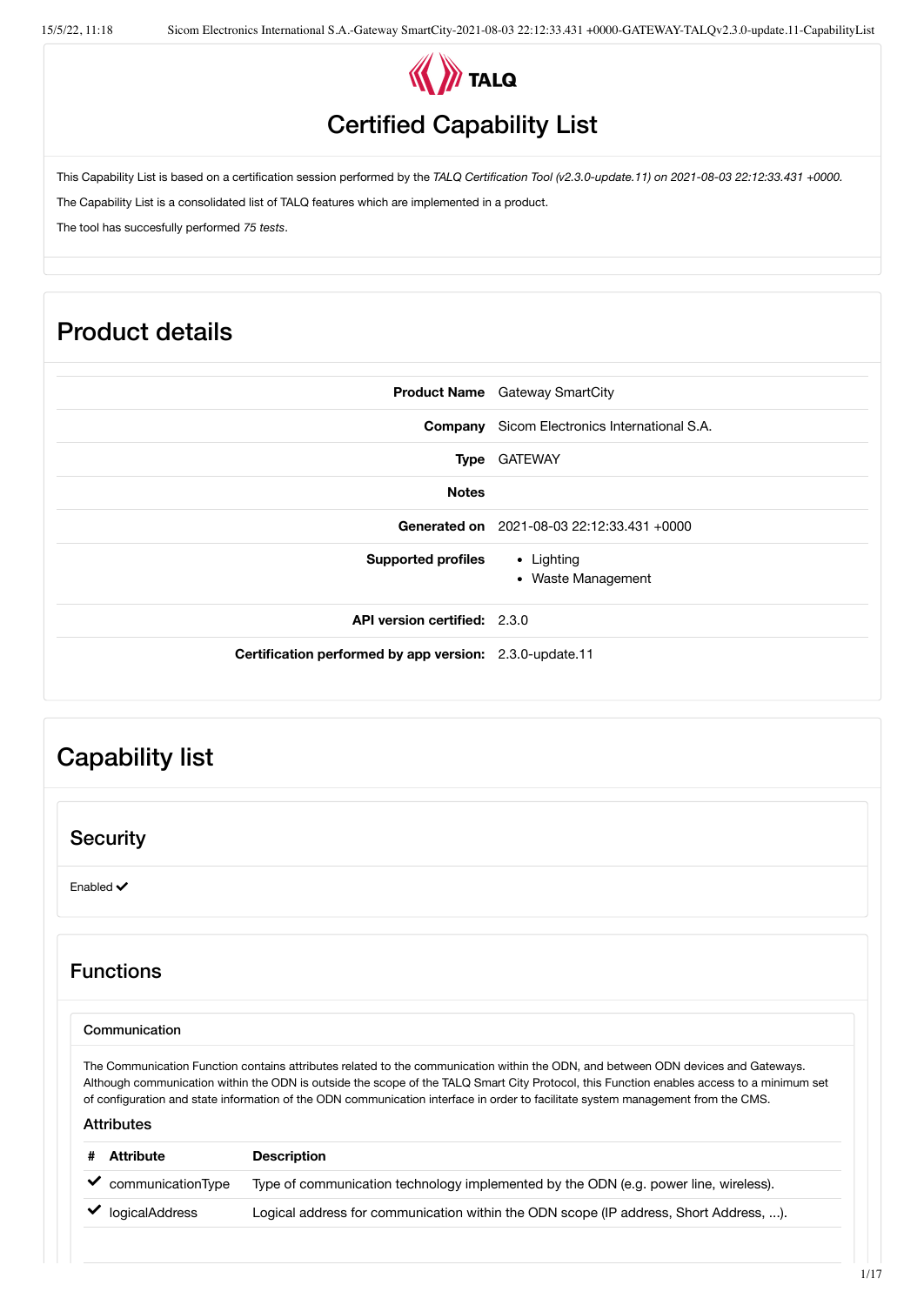| physicalAddress      | Physical address of the device. For example, IEEE MAC address. This attribute can be used to<br>map between logical and physical devices. The format is specific to the ODN implementation. |
|----------------------|---------------------------------------------------------------------------------------------------------------------------------------------------------------------------------------------|
| parentAddress        | TALQ Address of the parent device, e.g. gateway. It shall point to a specific communication<br>function.                                                                                    |
| timeTol ive          | Number of times a packet can be forwarded within the ODN.                                                                                                                                   |
| transmitPower        | Transmit power used by the device within the ODN.                                                                                                                                           |
| numberOfHops         | Number of hops between the gateway and the ODN device represented by the device including<br>this function.                                                                                 |
| communicationQuality | Indicator of the quality of the communication with the device. 100% means good quality.                                                                                                     |

#### Events

| # Event type | <b>Description</b>                                                                                             |
|--------------|----------------------------------------------------------------------------------------------------------------|
|              | ◆ communication Failure This event is generated by the ODN when the communication function is not operating as |
|              | expected                                                                                                       |

#### **Gateway**

The Gateway function includes the necessary attributes to enable the communication between the CMS and the Gateway according to the TALQ Specification.

#### Attributes

| #            | <b>Attribute</b> | <b>Description</b>                                                                                                                                                     |
|--------------|------------------|------------------------------------------------------------------------------------------------------------------------------------------------------------------------|
| ✓            | cmsUri           | Base URI for TALQ communication that allows the Gateway to access the CMS. Must be an absolute<br>URI. Other URI's for accessing CMS can be relative to this base.     |
| ✓            | cmsAddress       | CMS UUID address                                                                                                                                                       |
| ✔            | qatewayUri       | Base URI for TALQ communication that allows the CMS to access the Gateway. Must be an absolute<br>URI. Other URI's for accessing Gateway can be relative to this base. |
|              |                  | ◆ gatewayAddress Gateway UUID address                                                                                                                                  |
|              | retryPeriod      | Time duration before the Gateway retransmits a message for which expected response has not been<br>received.                                                           |
| $\checkmark$ | crlUrn           | URI where the Gateway can obtain the Certification Revocation List (CRL).                                                                                              |
| ✓            | vendor           | Vendor identification.                                                                                                                                                 |
|              |                  | currentReleaseId Release ID of currently deployed release. This is used in the data package service.                                                                   |

#### Lamp Actuator

The Lamp Actuator function includes attributes related to lighting control and it represents the smallest unit for control purposes. In practice, however, a Lamp Actuator function can control combinations of several lamps and control gear but all in the same way, as if they are all one individual unit.

| <b>Attribute</b><br># | <b>Description</b>                                                                                                                                                                                                                                             |
|-----------------------|----------------------------------------------------------------------------------------------------------------------------------------------------------------------------------------------------------------------------------------------------------------|
| outputPort            | Identifier of the output port that is controlled by the lamp actuator.                                                                                                                                                                                         |
| standbyMode           | Defines the behavior of the lamp actuator when output level is set to zero. If OFF, light<br>output level is zero with no power to the lamp control gear. If ON, light output level is zero<br>but power is delivered to the lamp control gear (standby mode). |
| cloEnabled            | Determines whether a Constant Light Output (CLO) correction factor is used. CLO is used<br>to compensate for lumen output degradation over the life time of the lamp. If CLO is<br>enabled, lamps are dimmed part of the lampType.                             |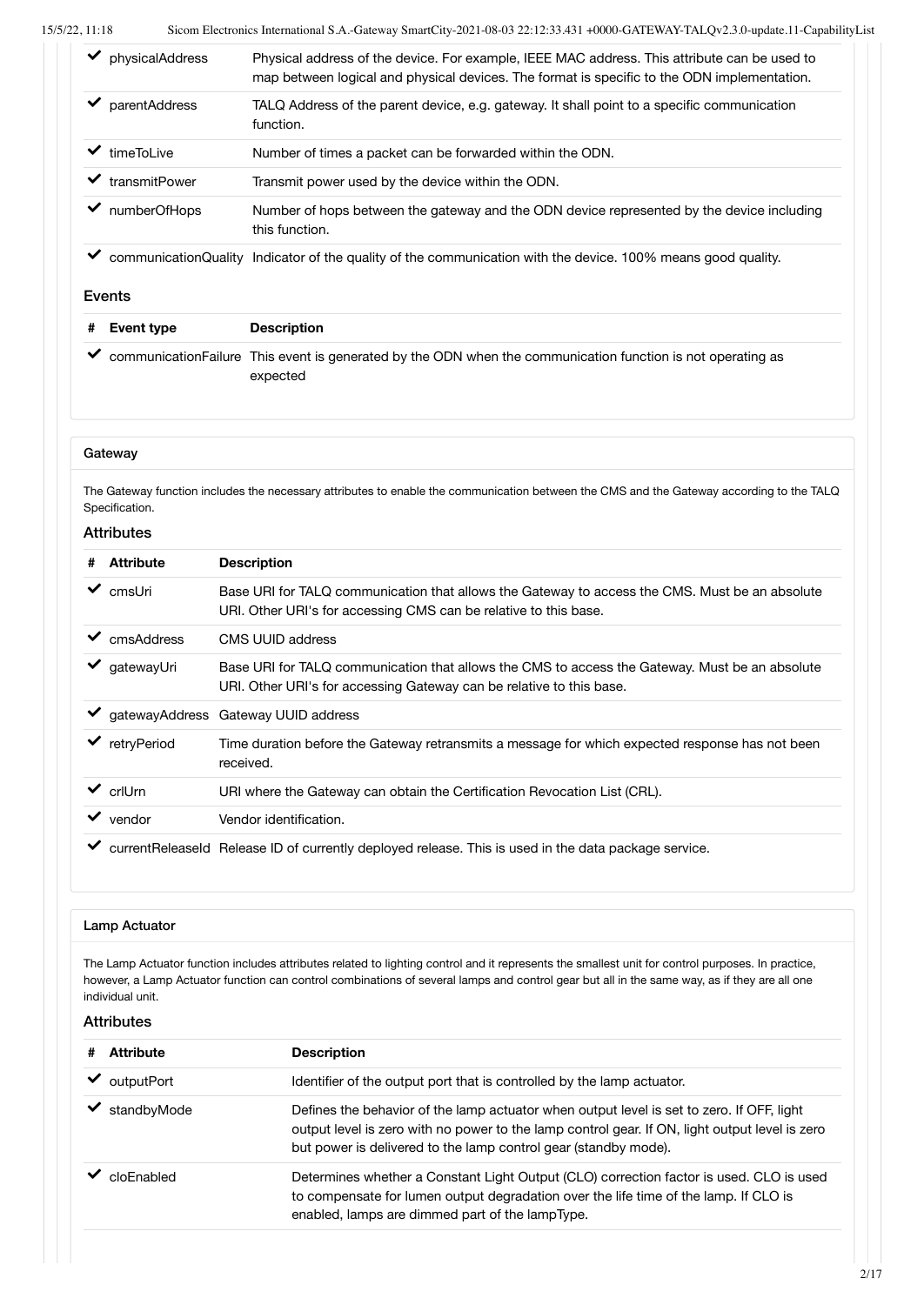| defaultLightState    | Sets the default light output for the lamp actuator. This shall be applicable if no other<br>command is active. This attribute shall be set to 100% as default value.                                                                                                           |
|----------------------|---------------------------------------------------------------------------------------------------------------------------------------------------------------------------------------------------------------------------------------------------------------------------------|
| targetLightCommand   | Latest command for the lamp actuator.                                                                                                                                                                                                                                           |
| feedbackLightCommand | This attribute reflects the command in effect and it might deviate from the actualLightState<br>due to propagation time or due to internal ODN specific mechanisms to handle the priority<br>of the requests.                                                                   |
| actualLightState     | This attribute should reflect the physical state of the light source as much as possible,<br>including factors such as CLO. It may be calculated or measured, depending on the<br>specific ODN implementation, which is outside the scope of this specification.                |
| calendarID           | TALQ Address of the calendar controlling this lamp actuator. If this attribute is empty, the<br>behavior shall be determined by the ODN. If the attribute is invalid, the ODN shall trigger a<br>generic invalid address event and the behavior shall be determined by the ODN. |
| invalidCalendar      | The lamp actuator function has been allocated a calendar that it cannot implement.                                                                                                                                                                                              |
| invalidProgram<br>✔  | The lamp actuator function has been allocated a control program that it cannot implement.                                                                                                                                                                                       |
|                      | targetLightCommandChange The targetLightCommand operational attribute has changed.                                                                                                                                                                                              |
| programChange        | The control program applicable to the lamp actuator has changed (these are the points at<br>which the calendar changes the program).                                                                                                                                            |
| calendarChange       | The calendar applicable to the lamp actuator has changed.                                                                                                                                                                                                                       |

#### Events

| # | Event type       | <b>Description</b>                                                                       |
|---|------------------|------------------------------------------------------------------------------------------|
|   | lightStateChange | Light state has changed                                                                  |
|   | invalidCalendar  | The lamp actuator function has been allocated a calendar that it cannot implement        |
|   | invalidProgram   | The lamp actuator function has been allocated a control program that it cannot implement |
|   |                  | targetLightCommandChange The targetLightCommand operational attribute has changed        |
|   | programChange    | The control program applicable to the lamp actuator has changed                          |
|   | calendarChange   | The calendar applicable to the lamp actuator has changed                                 |

#### Lamp Monitor

The Lamp Monitor function enables monitoring of lamp parameters. A Lamp Monitor function should be associated with a specific lamp/control gear combination. Multiple lamp monitor functions may be implemented by a single device.

| <b>Attribute</b><br>#                | <b>Description</b>                                                                                                                                                                                                               |
|--------------------------------------|----------------------------------------------------------------------------------------------------------------------------------------------------------------------------------------------------------------------------------|
| switchOnCounter                      | Cumulative number of ON/OFF cycles since installation of the lamp. The wrap around value is 2e32<br>- 1.                                                                                                                         |
| operatingHours                       | Number of hours the lamp is on. This is the value used in CLO and may be set by the CMS.                                                                                                                                         |
| temperature                          | Temperature of the device implementing this function. [DEPRECATED: This attribute has been<br>deprecated and it will be removed in the next MAJOR release. Please use the new<br>TemperatureSensorFunction.temperature instead.] |
| $\blacktriangleright$ supply Voltage | RMS supply volts when supplyType is AC, supply voltage (V) when supplyType is DC.                                                                                                                                                |
| $\blacktriangleright$ supply Current | RMS supply current (A) when supplyType is AC, supply current (A) when supplyType is DC.                                                                                                                                          |
| activePower                          | Active power.                                                                                                                                                                                                                    |
| reactivePower                        | Reactive power.                                                                                                                                                                                                                  |
| apparentPower                        | Apparent Power.                                                                                                                                                                                                                  |
| powerFactor                          | Active power/Apparent power.                                                                                                                                                                                                     |
| activeEnergy                         | Cumulative active energy (since installation or counter reset).                                                                                                                                                                  |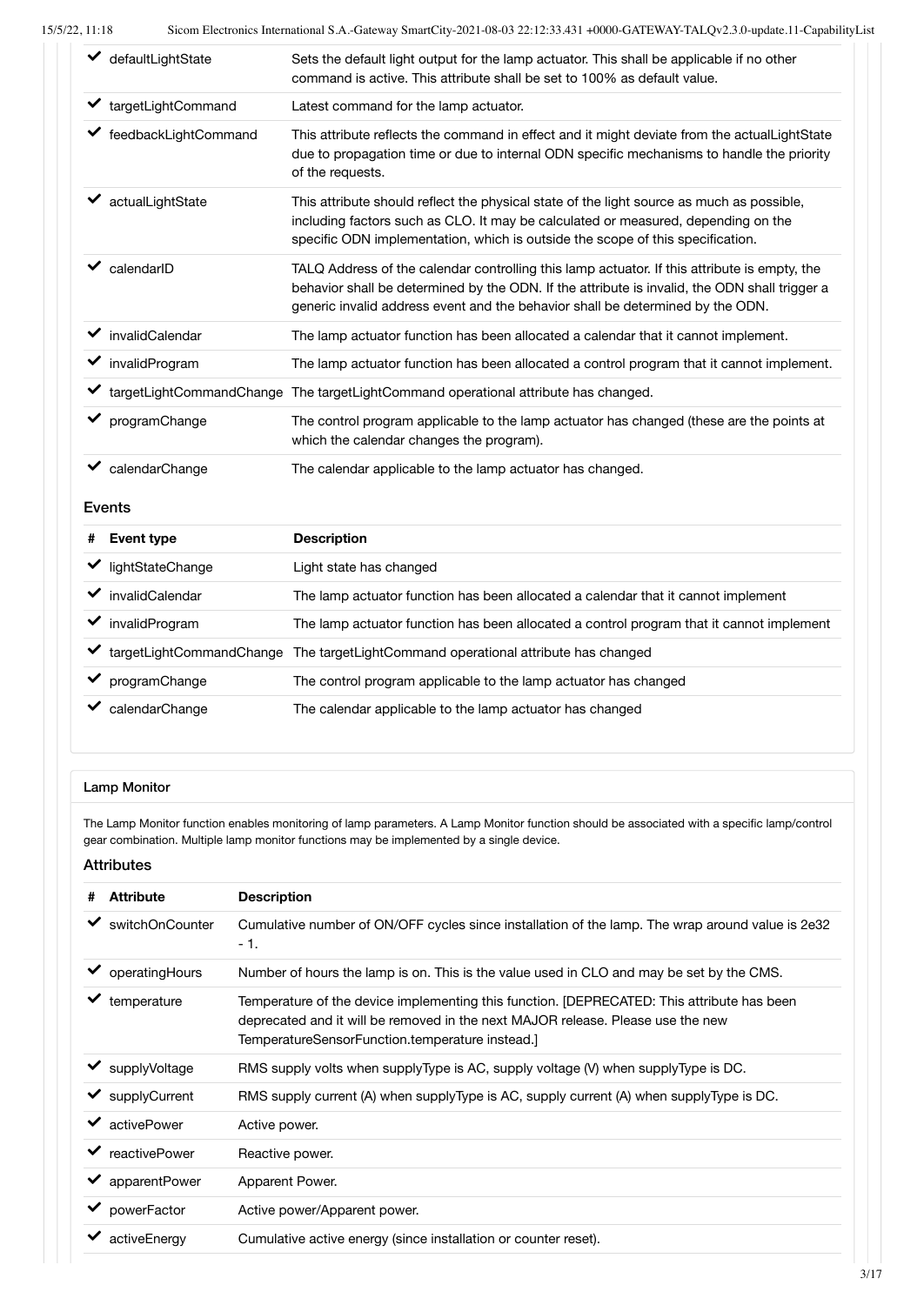| supplyLossCount  | Incrementing count of supply losses. The wrap around value is 2e32 - 1.                                                                                                                                                                         |
|------------------|-------------------------------------------------------------------------------------------------------------------------------------------------------------------------------------------------------------------------------------------------|
| lampPowerTooHigh | Lamp power is greater than expected lamp power + lampPowerTolerance is 2e32 - 1.                                                                                                                                                                |
| lampPowerTooLow  | Lamp power is smaller than expected lamp power - lampPowerTolerance                                                                                                                                                                             |
| currentTooHigh   | Supply current is above the high Current Threshold defined in the lamp type.                                                                                                                                                                    |
| highTemperature  | Indicates temperature is above the high threshold [DEPRECATED: This attribute has been<br>deprecated and it will be removed in the next MAJOR release. Please use the new<br>TemperatureSensorFunction.temperatureTooHigh instead.]             |
| relayFailure     | Set in case of internal relay is failing (e.g. it may be stuck in either on or off position). Typically if<br>contactor error isused as well.                                                                                                   |
| cyclingFailure   | Indicates the lamp is constantly switching ON and OFF in an unexpected manner. This event shall<br>be used to indicate a lamp which cycles while it should be on. The actual detection algorithm is<br>outside the scope of this specification. |
| supplyLoss       | Indicates loss of mains power.                                                                                                                                                                                                                  |
|                  | lampUnexpectedOn Indicates lamp is unexpectedly on.                                                                                                                                                                                             |
| leakageDetected  | Indicates that an earth leakage fault has been detected.                                                                                                                                                                                        |

#### Events

| # | Event type       | <b>Description</b>                                                            |
|---|------------------|-------------------------------------------------------------------------------|
|   | lampPowerTooHigh | Lamp power is greater than expected lamp power + lampPowerTolerance           |
|   | lampPowerTooLow  | Lamp power is smaller than expected lamp power - lampPowerTolerance           |
|   | currentTooHigh   | Supply current is above the high Current Threshold defined in the lamp type   |
|   | lampFailure      | The lamp is not operating as it is supposed to                                |
|   | highTemperature  | Indicates temperature is above the high threshold                             |
|   | relayFailure     | Set in case of internal relay is failing                                      |
|   | cyclingFailure   | Indicates the lamp is constantly switching ON and OFF in an unexpected manner |
|   | supplyLoss       | Indicates loss of mains power                                                 |
|   | lampUnexpectedOn | Indicates lamp is unexpectedly on                                             |
|   | leakageDetected  | Indicates that an earth leakage fault has been detected                       |

#### Electrical Meter

The electrical meter function supports electrical metering capabilities including measurements of voltage, current, power, energy, and power factor. This function may be associated with Luminaire Controllers, Cabinet Controllers or electrical meters installed in switch boxes. ODNs may implement both single phase and three phase meters. Typically meters within a control device will be single phase and stand-alone meters. A street side cabinet may have single phase or three phase meters.

| <b>Attribute</b><br>#              | <b>Description</b>                                                                  |
|------------------------------------|-------------------------------------------------------------------------------------|
| ◆ totalPowerHighThreshold          | Power above which the totalPowerTooHigh event is triggered.                         |
| totalPowerLowThreshold<br>✔        | Power below which the totalPowerTooLow event is triggered.                          |
| ✔<br>powerfactorThreshold          | Power factor below which the powerfactorTooLow event is triggered.                  |
| phase1PowerfactorLowThreshold<br>✔ | Phase 1 power factor below which the phase 1 Powerfactor TooLow event is triggered. |
| phase2PowerfactorLowThreshold<br>✔ | Phase 2 power factor below which the phase2PowerfactorTooLow event is triggered.    |
| phase3PowerfactorLowThreshold<br>✓ | Phase 3 power factor below which the phase3PowerfactorTooLow event is triggered.    |
| ✔<br>supplyVoltageHighThreshold    | Supply voltage above which the supply Voltage Too High event is triggered.          |
| supplyVoltageLowThreshold          | Supply voltage below which the supply Voltage Too Low event is triggered.           |
| phase1VoltageHighThreshold         | RMS voltage above which the phase1VoltageTooHigh event is triggered.                |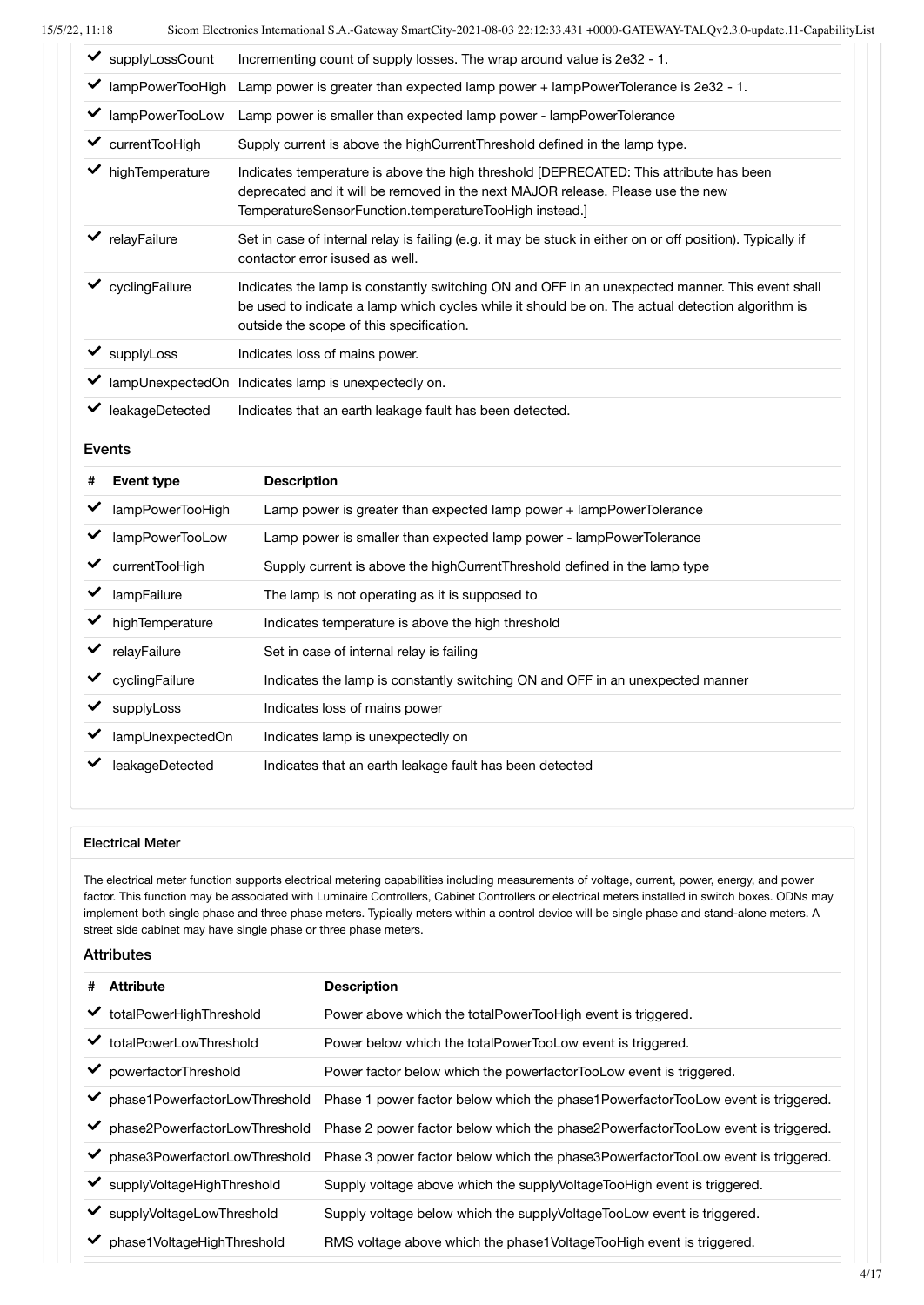| phase1VoltageLowThreshold           | RMS voltage below which the phase1VoltageTooLow event is triggered.                                                                                   |
|-------------------------------------|-------------------------------------------------------------------------------------------------------------------------------------------------------|
| phase2VoltageHighThreshold<br>✔     | RMS voltage above which the phase2VoltageTooHigh event is triggered.                                                                                  |
| phase2VoltageLowThreshold           | RMS voltage below which the phase2VoltageTooLow event is triggered.                                                                                   |
| phase3VoltageHighThreshold<br>✔     | RMS voltage above which the phase3VoltageTooHigh event is triggered.                                                                                  |
| phase3VoltageLowThreshold<br>✔      | RMS voltage below which the phase3VoltageTooLow event is triggered.                                                                                   |
| totalCurrentHighThreshold<br>✔      | RMS current above which the currentTooHigh event is triggered.                                                                                        |
| totalCurrentLowThreshold            | RMS current below which the currentTooLow event is triggered.                                                                                         |
| ← neutralCurrentHighThreshold       | RMS current above which the neutralCurrentTooHigh event is triggered.                                                                                 |
| phase1CurrentHighThreshold          | RMS current above which the phase1CurrentTooHigh event is triggered.                                                                                  |
| phase1CurrentLowThreshold           | RMS current below which the phase1CurrentTooLow event is triggered.                                                                                   |
| phase2CurrentHighThreshold          | RMS current above which the phase2CurrentTooHigh event is triggered.                                                                                  |
| phase2CurrentLowThreshold           | RMS current below which the phase2CurrentTooLow event is triggered.                                                                                   |
| phase3CurrentHighThreshold          | RMS current above which the phase3CurrentTooHigh event is triggered.                                                                                  |
| phase3CurrentLowThreshold<br>✔      | RMS current below which the phase3CurrentTooLow event is triggered.                                                                                   |
| ✔                                   | phase1ActivePowerHighThreshold Power above which the phase1ActivePowerTooHigh event is triggered.                                                     |
| ✔                                   | phase1ActivePowerLowThreshold Power below which the phase1ActivePowerTooLow event is triggered.                                                       |
| ✔                                   | phase2ActivePowerHighThreshold Power above which the phase2ActivePowerTooHigh event is triggered.                                                     |
| ✔                                   | phase2ActivePowerLowThreshold Power below which the phase2ActivePowerTooLow event is triggered.                                                       |
| ✔                                   | phase3ActivePowerHighThreshold Power above which the phase3ActivePowerTooHigh event is triggered.                                                     |
|                                     | phase3ActivePowerLowThreshold Power below which the phase3ActivePowerTooLow event is triggered.                                                       |
| v totalPower                        | Sum of the active power consumed on phase 1, 2 and 3, or just the power for a single<br>phase meter.                                                  |
| totalVA                             | Sum of the apparent power consumed on phase 1, 2 and 3, or just the apparent<br>power for a single phase meter.                                       |
| totalVAR                            | Sum of the reactive power consumed on phase 1, 2 and 3, or just the reactive power<br>for a single phase meter.                                       |
| maxDemandPower                      | Maximum peak power consumption.                                                                                                                       |
| totalActiveEnergy                   | Total cumulative kWh measured by the meter since installation date (or counter reset).                                                                |
| totalReactiveEnergy                 | Total cumulative kWh measured by the meter since installation date (or counter reset).                                                                |
| totalApparentEnergy                 | Total cumulative kWh measured by the meter since installation date (or counter reset).                                                                |
| $\blacktriangleright$ frequency     | Frequency on the line.                                                                                                                                |
| totalPowerFactor                    | Total active power divided by total apparent power.                                                                                                   |
| ✔ totalPowerFactorSense             | Sense of power factor (lead or lag).                                                                                                                  |
| phase1PowerFactor                   | Power factor on phase 1.                                                                                                                              |
| ◆ phase1PowerFactorSense            | Sense of power factor (lead or lag).                                                                                                                  |
| phase2PowerFactor                   | Power factor on phase 2.                                                                                                                              |
| phase2PowerFactorSense              | Sense of power factor (lead or lag).                                                                                                                  |
| phase3PowerFactor                   | Power factor on phase 3.                                                                                                                              |
| phase3PowerFactorSense              | Sense of power factor (lead or lag).                                                                                                                  |
| supplyVoltage                       | Average between Phase1 RMS Voltage, Phase2 RMS Voltage and Phase3 RMS<br>Voltage, or in the case of a single phase meter just the RMS supply voltage. |
| phase1Voltage                       | RMS Voltage between phase 1 and neutral.                                                                                                              |
| phase2Voltage                       | RMS Voltage between phase 2 and neutral.                                                                                                              |
| $\blacktriangleright$ phase3Voltage | RMS Voltage between phase 3 and neutral.                                                                                                              |
|                                     |                                                                                                                                                       |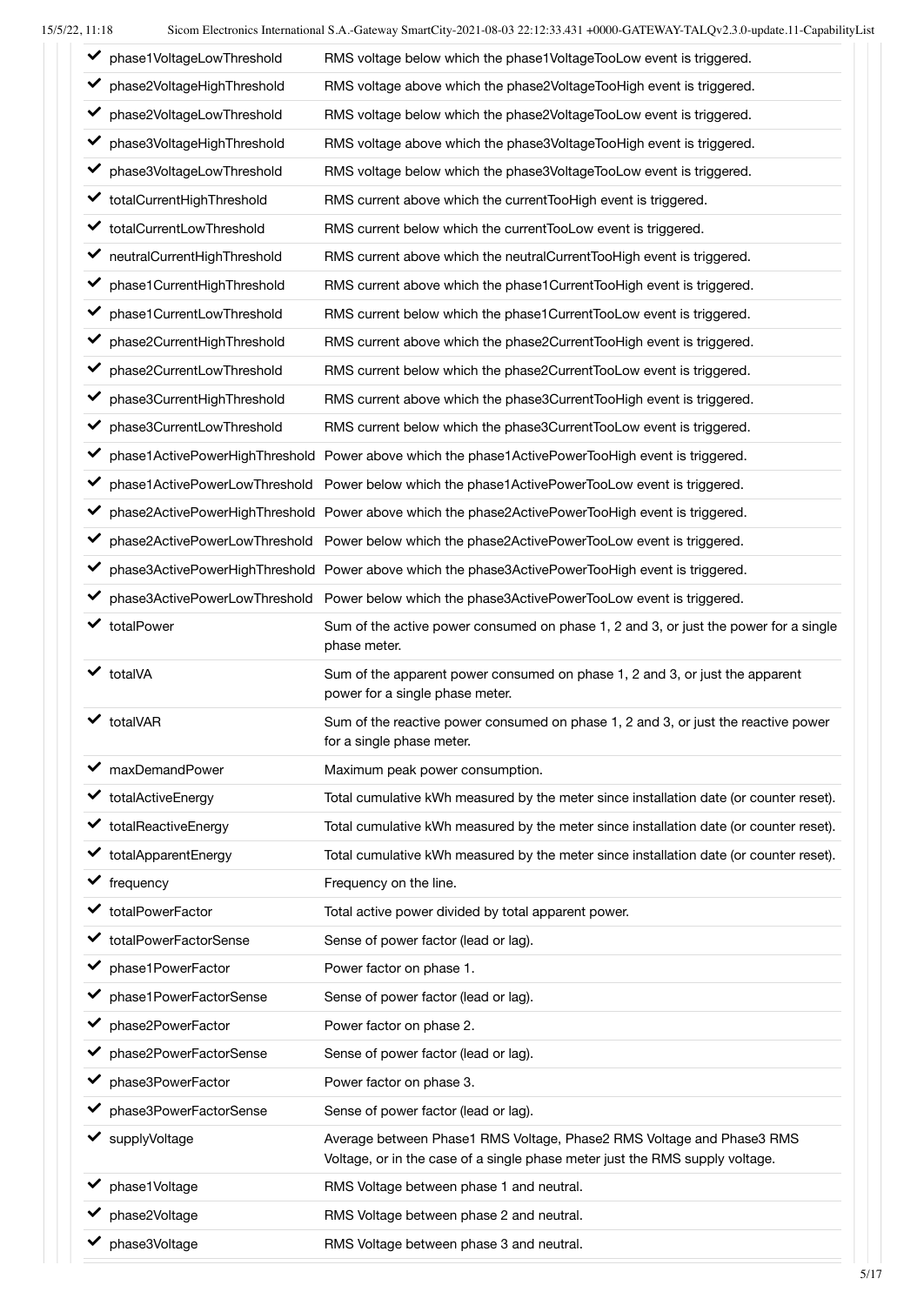| 2, 11:18                              | Sicom Electronics International S.A.-Gateway SmartCity-2021-08-03 22:12:33.431 +0000-GATEWAY-TALQV2.3.0-update.11-CapabilityLi                       |
|---------------------------------------|------------------------------------------------------------------------------------------------------------------------------------------------------|
| ◆ voltagePhase1Phase2                 | RMS Voltage between phase 1 and phase 2.                                                                                                             |
| ◆ voltagePhase2Phase3                 | RMS Voltage between phase 2 and phase 3.                                                                                                             |
| ◆ voltagePhase3Phase1                 | RMS Voltage between phase 3 and phase 1.                                                                                                             |
| v totalCurrent                        | Sum of the RMS currents on phase 1, 2 and 3.                                                                                                         |
| averageCurrent                        | Average RMS current on phase 1, 2 and 3.                                                                                                             |
| $\blacktriangleright$ neutral Current | RMS current on neutral.                                                                                                                              |
| phase1Current                         | RMS current on phase 1.                                                                                                                              |
| phase2Current                         | RMS current on phase 2.                                                                                                                              |
| phase3Current<br>✔                    | RMS current on phase 3.                                                                                                                              |
| phase1ActivePower                     | Active Power on phase 1.                                                                                                                             |
| phase2ActivePower<br>✔                | Active Power on phase 2.                                                                                                                             |
| phase3ActivePower                     | Active Power on phase 3.                                                                                                                             |
| phase1ApparentPower                   | Apparent Power on phase 1.                                                                                                                           |
| phase2ApparentPower                   | Apparent Power on phase 2.                                                                                                                           |
| phase3ApparentPower<br>✔              | Apparent Power on phase 3.                                                                                                                           |
| phase1ReactivePower                   | Reactive Power on phase 1.                                                                                                                           |
| phase2ReactivePower                   | Reactive Power on phase 2.                                                                                                                           |
| phase3ReactivePower                   | Reactive Power on phase 3.                                                                                                                           |
| phase1ActiveEnergy                    | Cumulative active energy on phase 1.                                                                                                                 |
| phase2ActiveEnergy<br>✔               | Cumulative active energy on phase 2.                                                                                                                 |
| phase3ActiveEnergy<br>✓               | Cumulative active energy on phase 3.                                                                                                                 |
| worstCurrentTHD                       | Worst value for Total Harmonic Distortion on current (all 3 phases).                                                                                 |
| phase1CurrentTHD                      | Total Harmonic Distortion on current for phase 1.                                                                                                    |
| phase2CurrentTHD                      | Total Harmonic Distortion on current for phase 2.                                                                                                    |
| phase3CurrentTHD                      | Total Harmonic Distortion on current for phase 3.                                                                                                    |
| worstVoltageTHD                       | Worst Total Harmonic Distortion on voltage (all 3 phases).                                                                                           |
| averageVoltageTHD                     | Average value of Total Harmonic Distortion on voltage.                                                                                               |
| phase1VoltageTHD                      | Total Harmonic Distortion on voltage for phase 1.                                                                                                    |
| phase2VoltageTHD<br>✔                 | Total Harmonic Distortion on voltage for phase 2.                                                                                                    |
| phase3VoltageTHD                      | Total Harmonic Distortion on voltage for phase 3.                                                                                                    |
| phase1_2VoltageTHD                    | Total Harmonic Distortion on voltage between phase 1 and phase 2.                                                                                    |
| phase2_3VoltageTHD                    | Total Harmonic Distortion on voltage between phase 2 and phase 3.                                                                                    |
| phase3_1VoltageTHD                    | Total Harmonic Distortion on voltage between phase 3 and phase 1.                                                                                    |
| supplyLossCount                       | Incrementing count of supply losses. In the case of 3 phases the count of losses on<br>all three phases together. The wrap around value is 2e32 - 1. |
| phase1SupplyLossCount                 | Incrementing count of supply losses on Phase 1. The wrap around value is 2e32 - 1.                                                                   |
| phase2SupplyLossCount                 | Incrementing count of supply losses on Phase 2. The wrap around value is 2e32 - 1.                                                                   |
| phase3SupplyLossCount<br>✔            | Incrementing count of supply losses on Phase 3. The wrap around value is 2e32 - 1.                                                                   |
| totalPowerTooHigh                     | Indicates total power is above the totalPowerHighThreshold.                                                                                          |
| totalPowerTooLow                      | Indicates total power is below the totalPowerLowThreshold.                                                                                           |
| supplyVoltageTooHigh                  | Indicates supply voltage is above the supplyVoltageHighThreshold.                                                                                    |
| supplyVoltageTooLow                   | Indicates supply voltage is below the supplyVoltageLowThreshold.                                                                                     |
| phase1VoltageTooHigh                  | Indicates phase 1 supply voltage is above the phase1SupplyVoltageHighThreshold.                                                                      |
|                                       |                                                                                                                                                      |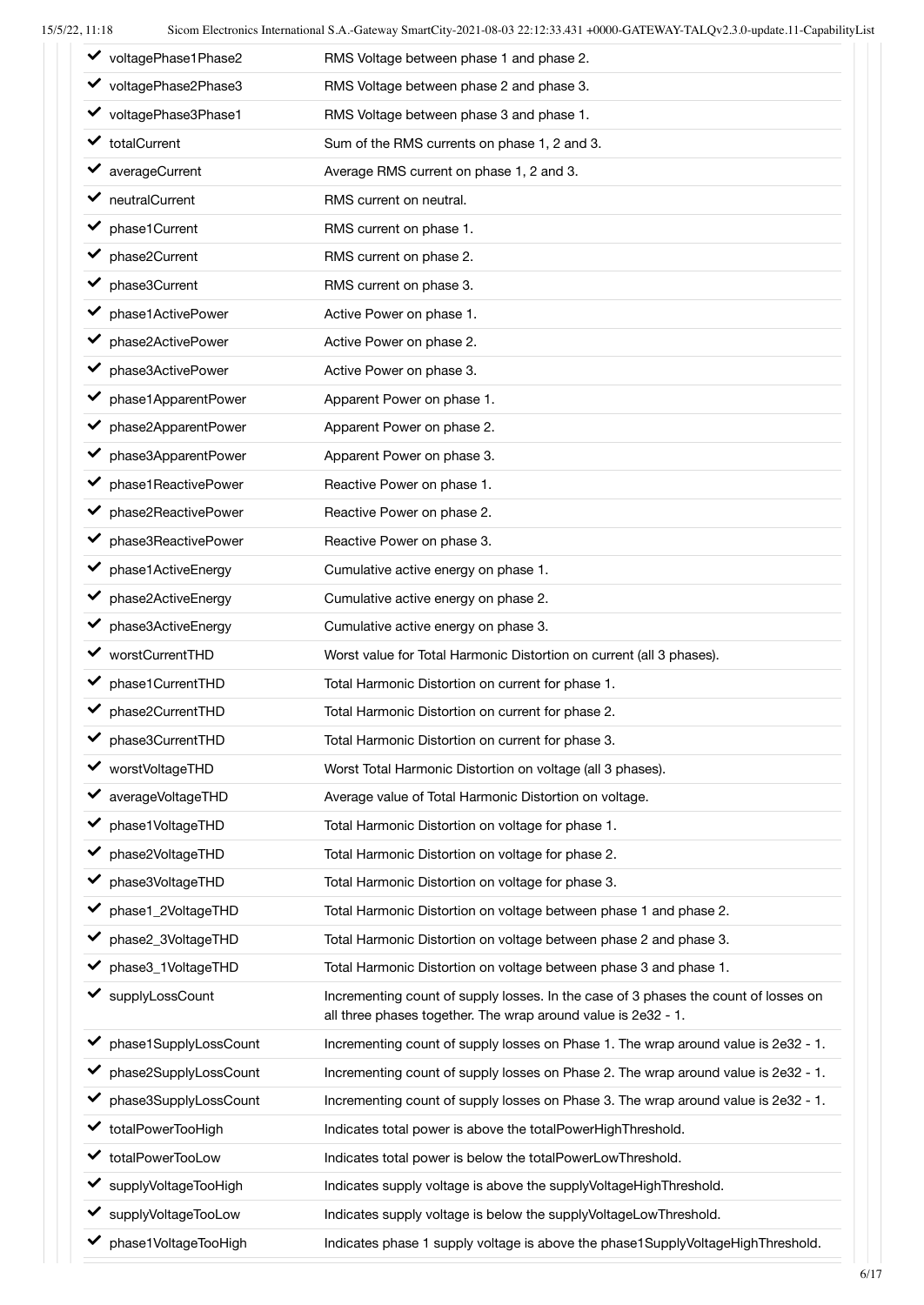| phase1VoltageTooLow                 | Indicates phase 1 supply voltage is below the phase1SupplyVoltageLowThreshold.  |
|-------------------------------------|---------------------------------------------------------------------------------|
| ✓<br>phase2VoltageTooHigh           | Indicates phase 2 supply voltage is above the phase2SupplyVoltageHighThreshold. |
| ◆ phase2VoltageTooLow               | Indicates phase 2 supply voltage is below the phase2SupplyVoltageLowThreshold.  |
| ◆ phase3VoltageTooHigh              | Indicates phase 3 supply voltage is above the phase3SupplyVoltageHighThreshold. |
| phase3VoltageTooLow<br>$\checkmark$ | Indicates phase 3 supply voltage is below the phase3SupplyVoltageLowThreshold.  |
| ← totalCurrentTooHigh               | Indicates the current is above the totalCurrentHighThreshold.                   |
| totalCurrentTooLow<br>✔             | Indicates the current is below the totalCurrentLowThreshold.                    |
| ← neutralCurrentTooHigh             | Indicates the neutral current is above the neutralCurrentHighThreshold.         |
| phase1CurrentTooHigh<br>✔           | Indicates the phase 1 current is above the phase1CurrentHighThreshold.          |
| ← phase1CurrentTooLow               | Indicates the phase 1 current is below the phase1 Current Low Threshold.        |
| ◆ phase2CurrentTooHigh              | Indicates the phase 2 current is above the phase2CurrentHighThreshold.          |
| ◆ phase2CurrentTooLow               | Indicates the phase 2 current is below the phase2CurrentLowThreshold.           |
| phase3CurrentTooHigh<br>✔           | Indicates the phase 3 current is above the phase3CurrentHighThreshold.          |
| ← phase3CurrentTooLow               | Indicates the phase 3 current is below the phase3CurrentLowThreshold.           |
| phase1ActivePowerTooHigh<br>✔       | Indicates the phase 1 active power is above the phase1ActivePowerHighThreshold. |
| phase1ActivePowerTooLow<br>✔        | Indicates the phase 1 active power is below the phase1ActivePowerLowThreshold.  |
| phase2ActivePowerTooHigh<br>✔       | Indicates the phase 2 active power is above the phase2ActivePowerHighThreshold. |
| phase2ActivePowerTooLow             | Indicates the phase 2 active power is below the phase2ActivePowerLowThreshold.  |
| phase3ActivePowerTooHigh<br>✔       | Indicates the phase 3 active power is above the phase3ActivePowerHighThreshold. |
| phase3ActivePowerTooLow<br>✔        | Indicates the phase 3 active power is below the phase3ActivePowerLowThreshold.  |

#### Events

| # | <b>Event type</b>        | <b>Description</b>                                                             |
|---|--------------------------|--------------------------------------------------------------------------------|
| ✓ | totalPowerTooHigh        | Indicates total power is above the totalPowerHighThreshold                     |
| ✓ | totalPowerTooLow         | Indicates total power is below the totalPowerLowThreshold                      |
| ✓ | supplyVoltageTooHigh     | Indicates supply voltage is above the supplyVoltageHighThreshold               |
| ✔ | supplyVoltageTooLow      | Indicates supply voltage is below the supplyVoltageLowThreshold                |
|   | totalCurrentTooHigh      | Indicates the current is above the totalCurrentHighThreshold                   |
| ✓ | totalCurrentTooLow       | Indicates the current is below the totalCurrentLowThreshold                    |
| ✓ | neutralCurrentTooHigh    | Indicates the neutral current is above the neutralCurrentHighThreshold         |
| ✓ | phase1VoltageTooHigh     | Indicates phase 1 supply voltage is above the phase1SupplyVoltageHighThreshold |
| ✔ | phase1VoltageTooLow      | Indicates phase 1 supply voltage is below the phase1SupplyVoltageLowThreshold  |
| ✓ | phase1CurrentTooHigh     | Indicates the phase 1 current is above the phase1 Current High Threshold       |
| ✔ | phase1CurrentTooLow      | Indicates the phase 1 current is below the phase1CurrentLowThreshold           |
| ✓ | phase1ActivePowerTooHigh | Indicates the phase 1 active power is above the phase1ActivePowerHighThreshold |
| ✓ | phase1ActivePowerTooLow  | Indicates the phase 1 active power is below the phase1ActivePowerLowThreshold  |
| ✓ | phase2VoltageTooHigh     | Indicates phase 2 supply voltage is above the phase2SupplyVoltageHighThreshold |
| ✓ | phase2VoltageTooLow      | Indicates phase 2 supply voltage is below the phase2SupplyVoltageLowThreshold  |
| ✓ | phase2CurrentTooHigh     | Indicates the phase 2 current is above the phase2CurrentHighThreshold          |
| ✓ | phase2CurrentTooLow      | Indicates the phase 2 current is below the phase2CurrentLowThreshold           |
| ✓ | phase2ActivePowerTooHigh | Indicates the phase 2 active power is above the phase2ActivePowerHighThreshold |
|   | phase2ActivePowerTooLow  | Indicates the phase 2 active power is below the phase2ActivePowerLowThreshold  |
|   | phase3VoltageTooHigh     | Indicates phase 3 supply voltage is above the phase3SupplyVoltageHighThreshold |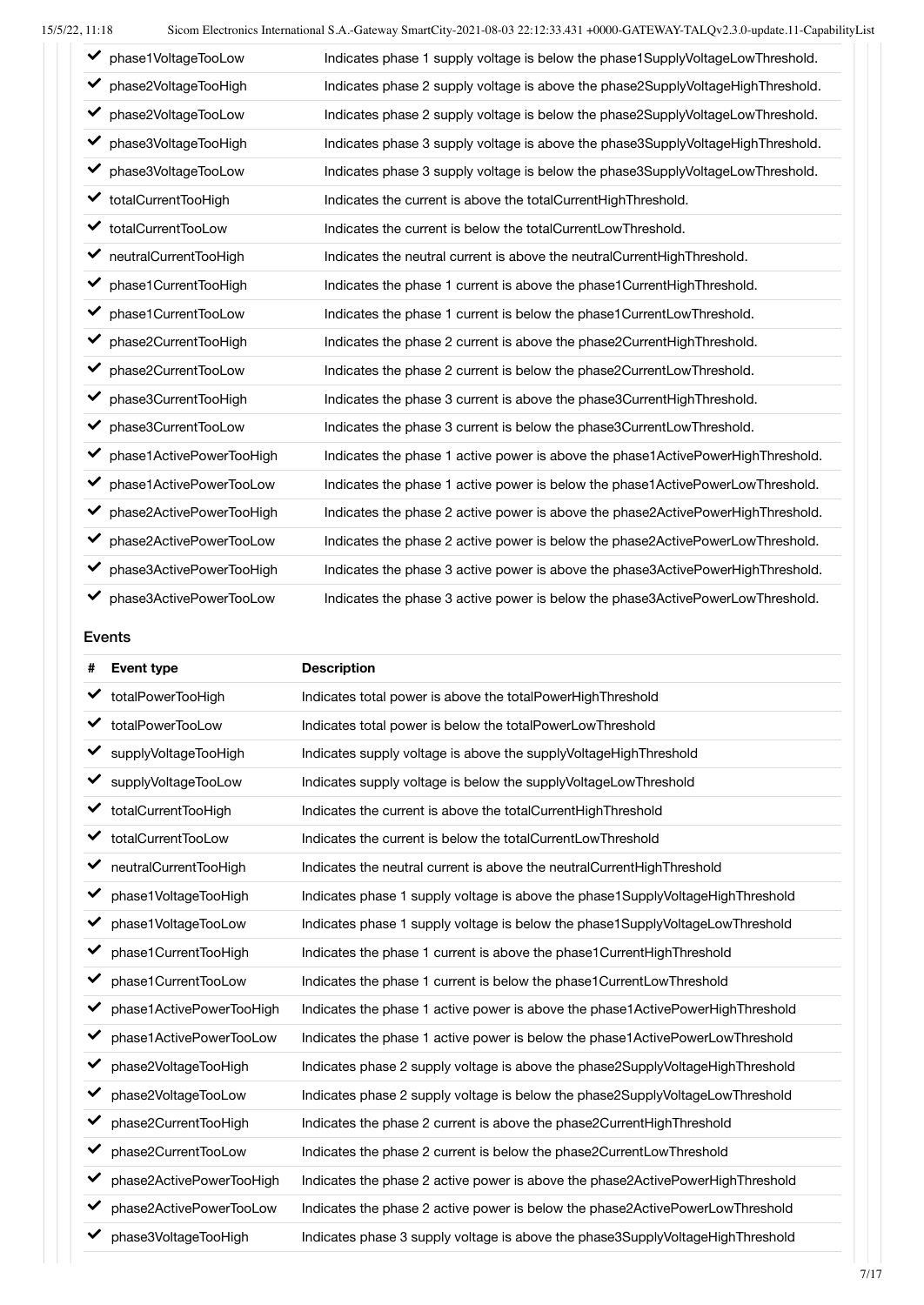| phase3VoltageTooLow      | Indicates phase 3 supply voltage is below the phase 3 Supply Voltage Low Threshold |
|--------------------------|------------------------------------------------------------------------------------|
| phase3CurrentTooHigh     | Indicates the phase 3 current is above the phase3CurrentHighThreshold              |
| phase3CurrentTooLow      | Indicates the phase 3 current is below the phase3CurrentLowThreshold               |
| phase3ActivePowerTooHigh | Indicates the phase 3 active power is above the phase3ActivePowerHighThreshold     |
| phase3ActivePowerTooLow  | Indicates the phase 1 active power is below the phase2ActivePowerLowThreshold      |

#### Photocell

A Photocell function models the capabilities of a photocell that can be used for lighting control. This function shall be supported by the CMS and optionally by the ODNs (Gateway).

#### Attributes

| <b>Attribute</b> | <b>Description</b>                                                                                                                                                                      |
|------------------|-----------------------------------------------------------------------------------------------------------------------------------------------------------------------------------------|
|                  | Illuminance level at which the photocell switches to on state.                                                                                                                          |
|                  | Illuminance level at which the photocell switches to off state.                                                                                                                         |
| photocellOutput  | Output state of the photocell. Possible values are ON (means the illuminance level has fallen below<br>the onLevel) and OFF (means the illuminance level has risen above the offLevel). |
|                  | onLevel<br>offLevel                                                                                                                                                                     |

photocellOutputOn The photocell output has changed to ON.

#### Events

| Event type        | <b>Description</b>                     |
|-------------------|----------------------------------------|
| photocellOutputOn | The photocell output has changed to ON |

#### Light Sensor

A Light Sensor function models the output of light sensor. This function is optional for both CMS and Gateway, but when supported the requirements in this section shall apply.

#### **Attributes**

| #            | Attribute          | <b>Description</b>                                           |
|--------------|--------------------|--------------------------------------------------------------|
| $\checkmark$ | levelHighThreshold | Light level above which a levelTooHigh event is triggered.   |
|              | levelLowThreshold  | Light level below which a levelTooLow event is triggered.    |
|              | lightLevel         | Illuminance level.                                           |
|              | levelTooHigh       | Indicates the light level is above the level High Threshold. |
|              | levelTool ow       | Indicates the light level is below the levelLowThreshold.    |

#### Events

| Event type   | <b>Description</b>                                          |
|--------------|-------------------------------------------------------------|
| levelTooHigh | Indicates the light level is above the level High Threshold |
| levelTooLow  | Indicates the light level is below the levelLowThreshold    |

#### Binary Sensor

A Binary Sensor function can be used to model any sensor that provides a digital, binary output. This function is optional for both CMS and Gateway, but when supported the requirements in this section shall apply.

#### **Attributes**

**# Attribute Description**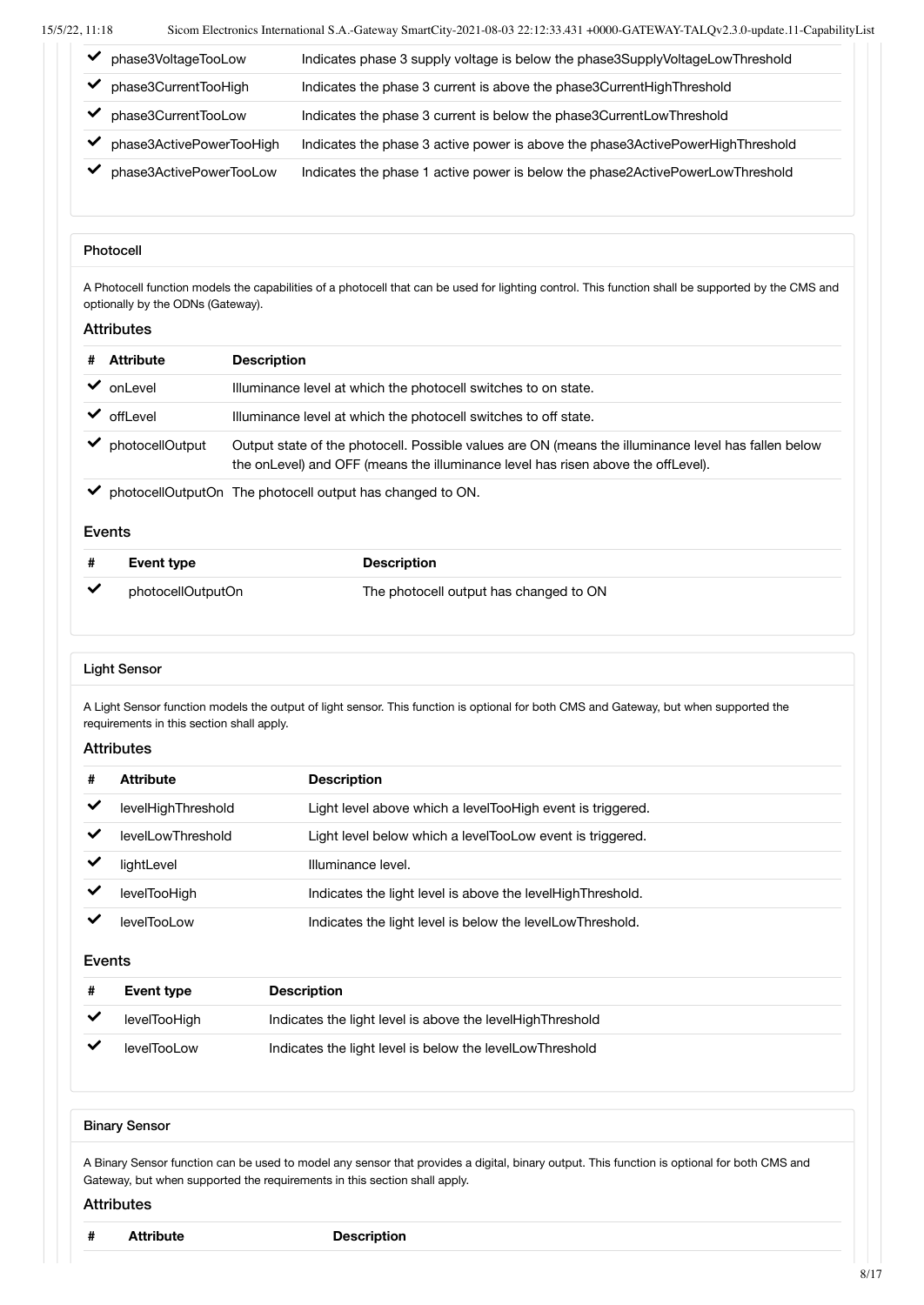| ◡            | level             | Sensor Output level.                       |
|--------------|-------------------|--------------------------------------------|
| $\checkmark$ | sensorOutputOn    | Indicates the sensor output changed to ON. |
| Events       |                   |                                            |
|              |                   |                                            |
| #            | <b>Event type</b> | <b>Description</b>                         |
| $\checkmark$ | sensorOutputOn    | Indicates the sensor output changed to ON  |

#### Generic Sensor

A Generic Sensor function can be used to model any sensor that provides an analog or multilevel output. This function is optional for both CMS and Gateway, but when supported the requirements in this section shall apply.

#### Attributes

| <b>Attribute</b>   | <b>Description</b>                                                   |
|--------------------|----------------------------------------------------------------------|
| levelHighThreshold | Threshold above which a levelTooHigh event is triggered.             |
| levelLowThreshold  | Threshold below which a levelTooLow event is triggered.              |
| level              | Sensor Output level.                                                 |
| levelTooHigh       | Indicates the sensor output level is above the level High Threshold. |
| levelTool ow       | Indicates the sensor output level is below the level Low Threshold.  |

#### Events

| Event type   | <b>Description</b>                                                  |
|--------------|---------------------------------------------------------------------|
| levelTooHigh | Indicates the sensor output level is above the level High Threshold |
| levelTooLow  | Indicates the sensor output level is below the level Low Threshold  |

#### Generic Actuator

The Generic Actuator function includes attributes related to generic control and it represents the smallest unit for control purposes.

| # | <b>Attribute</b> | <b>Description</b>                                                                                                                                                                                                                                                                 |
|---|------------------|------------------------------------------------------------------------------------------------------------------------------------------------------------------------------------------------------------------------------------------------------------------------------------|
|   | defaultState     | Sets the default state output for the generic actuator. This shall be applicable if no other<br>command is active.                                                                                                                                                                 |
|   | actualState      | This attribute should reflect the physical state of the source as much as possible. It may be<br>calculated or measured, depending on the specific ODN implementation, which is outside the<br>scope of this specification.                                                        |
|   | targetCommand    | Latest command for the generic actuator.                                                                                                                                                                                                                                           |
|   | feedbackCommand  | This attribute reflects the command in effect and it might deviate from the actual State due to<br>propagation time or due to internal ODN specific mechanisms to handle the priority of the<br>requests.                                                                          |
|   | stateChange      | The state has changed.                                                                                                                                                                                                                                                             |
|   | calendarID       | TALQ Address of the calendar controlling this generic actuator. If this attribute is empty, the<br>behavior shall be determined by the ODN. If the attribute is invalid, the ODN shall trigger a<br>generic invalid address event and the behavior shall be determined by the ODN. |
|   | invalidCalendar  | This event is generated when a calendar has been allocated and can not be implemented it.                                                                                                                                                                                          |
|   | invalidProgram   | This event is generated when a control program has been allocated and can not be<br>implemented it.                                                                                                                                                                                |
|   | programChange    | This event is generated when the control program applicable to the actuator has changed.                                                                                                                                                                                           |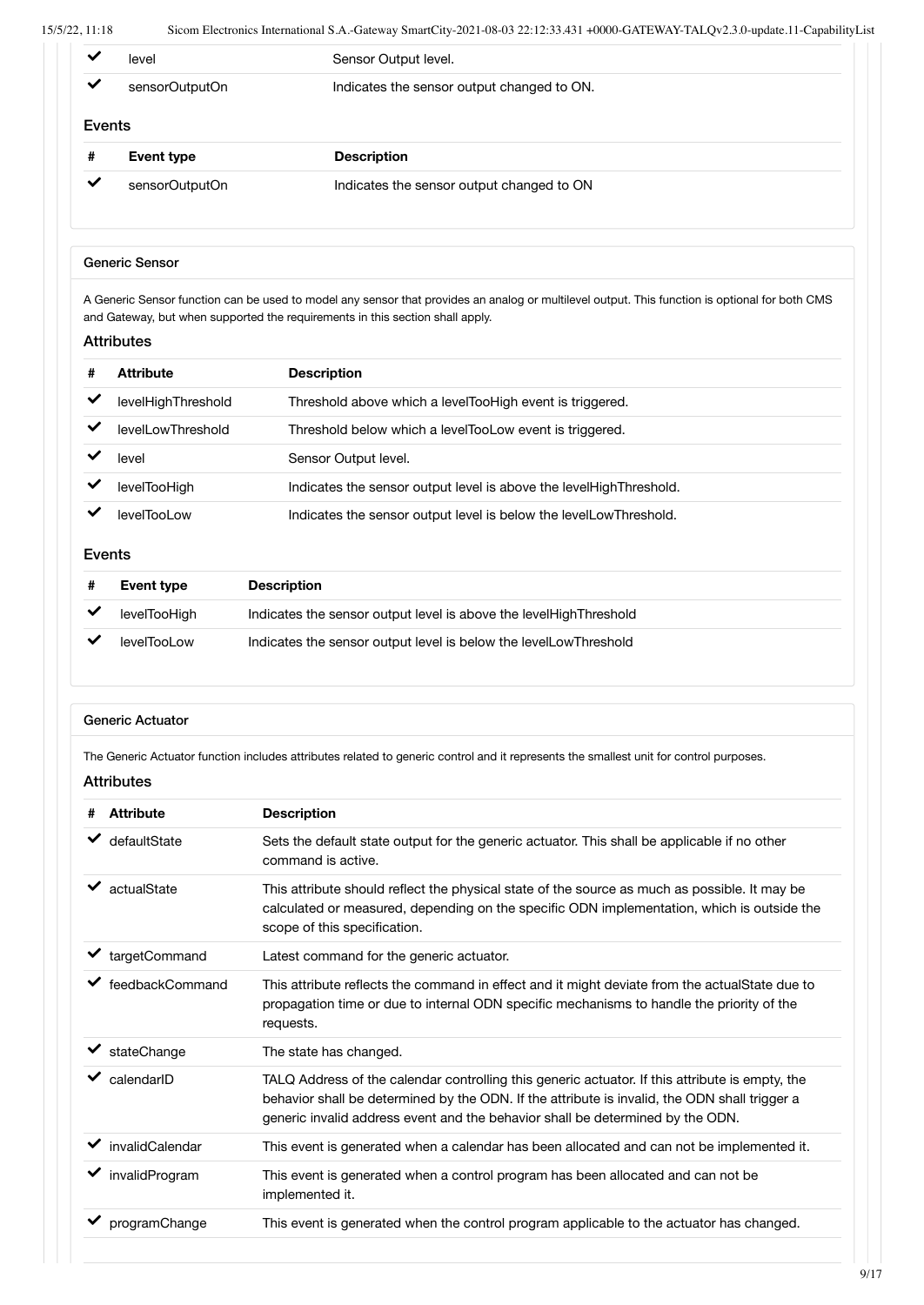| $\blacktriangleright$ calendarChange | This event is generated when the calendar applicable to the actuator has changed. |
|--------------------------------------|-----------------------------------------------------------------------------------|
|                                      |                                                                                   |

targetCommandChange This event is generated when the targetCommand has changed.

#### Events

|   | елиз            |                                                                                                     |  |
|---|-----------------|-----------------------------------------------------------------------------------------------------|--|
| # | Event type      | <b>Description</b>                                                                                  |  |
|   | stateChange     | The state has changed.                                                                              |  |
|   | invalidCalendar | This event is generated when a calendar has been allocated and can not be implemented it.           |  |
|   | invalidProgram  | This event is generated when a control program has been allocated and can not be<br>implemented it. |  |
|   | programChange   | This event is generated when the control program applicable to the actuator has changed.            |  |
|   | calendarChange  | This event is generated when the calendar applicable to the actuator has changed.                   |  |
|   |                 | targetCommandChange This event is generated when the targetCommand has changed.                     |  |

#### Temperature Sensor

The Temperature Sensor function allows a CMS to monitor the temperature in a device and send events in case the value is above/below configurable thresholds.

#### Attributes

| # | <b>Attribute</b>         | <b>Description</b>                                                      |
|---|--------------------------|-------------------------------------------------------------------------|
|   | temperatureHighThreshold | Threshold above which a temperatureTooHigh event is triggered.          |
|   | temperatureLowThreshold  | Threshold below which a temperatureTooLow event is triggered.           |
|   | temperature              | Output temperature.                                                     |
|   | temperatureTooHigh       | Indicates the output temperature is above the temperatureHighThreshold. |
|   | temperatureTooLow        | Indicates the output temperature is below the temperatureLowThreshold.  |

#### Events

| Event type         | <b>Description</b>                                                        |
|--------------------|---------------------------------------------------------------------------|
| temperatureTooHigh | Indicates the output temperature is above the temperature High Threshold. |
| temperatureTooLow  | Indicates the output temperature is below the temperatureLowThreshold.    |

#### Humidity Sensor

The Humidity Sensor function allows a CMS to monitor the humidity in a device and send events in case the value is above/below configurable thresholds.

#### Attributes

| <b>Attribute</b>      | <b>Description</b>                                                  |
|-----------------------|---------------------------------------------------------------------|
| humidityHighThreshold | Threshold above which a humidityTooHigh event is triggered.         |
| humidity              | Output humidity.                                                    |
| humidityTooHigh       | Indicates the output humidity is above the humidity High Threshold. |

#### Events

| # | Event type      | <b>Description</b>                                                  |
|---|-----------------|---------------------------------------------------------------------|
|   | humidityTooHigh | Indicates the output humidity is above the humidity High Threshold. |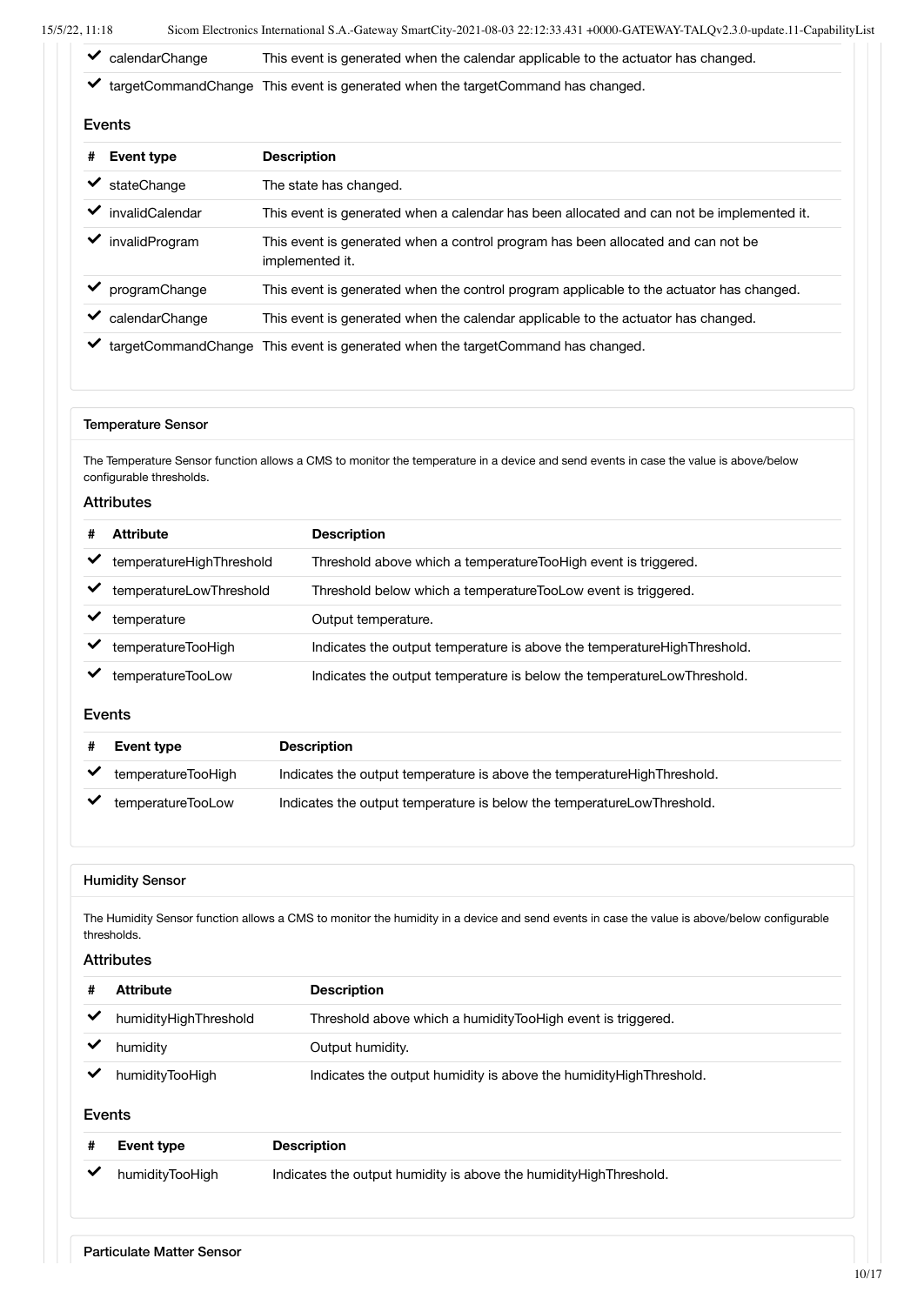The Particulate Matter Sensor function allows a CMS to monitor the PM10, PM2.5 and PM1 in a device and send events in case the value is above/below configurable thresholds.

#### Attributes

| # | <b>Attribute</b>   | <b>Description</b>                                                       |
|---|--------------------|--------------------------------------------------------------------------|
|   | pm1HighThreshold   | Threshold (micrograms/m3) above which a pm1TooHigh event is triggered.   |
|   | pm2-5HighThreshold | Threshold (micrograms/m3) above which a pm2-5TooHigh event is triggered. |
|   | pm10HighThreshold  | Threshold (micrograms/m3) above which a pm10TooHigh event is triggered.  |
|   | pm1                | Level of pm1 measured by the sensor. (micrograms/m3)                     |
|   | $pm2-5$            | Level of pm2-5 measured by the sensor. (micrograms/m3)                   |
|   | pm10               | Level of pm10 measured by the sensor. (micrograms/m3)                    |
|   | pm1TooHigh         | Indicates the output pm1 is above the pm1HighThreshold.                  |
|   | pm2-5TooHigh       | Indicates the output pm2-5 is above the pm2-5HighThreshold.              |
|   | pm10TooHigh        | Indicates the output pm10 is above the pm10HighThreshold.                |

#### Events

| Event type   | <b>Description</b>                                          |
|--------------|-------------------------------------------------------------|
| pm1TooHigh   | Indicates the output pm1 is above the pm1HighThreshold.     |
| pm2-5TooHigh | Indicates the output pm2-5 is above the pm2-5HighThreshold. |
| pm10TooHigh  | Indicates the output pm10 is above the pm10HighThreshold.   |

#### Presence Sensor

The Presence Sensor function allows a CMS to detect presence. This function may be used in Parking Place detectors as well as in dynamic outdoor lighting scenario.

#### **Attributes**

|   | Attribute             | <b>Description</b>                     |
|---|-----------------------|----------------------------------------|
|   | presenceStatus        | Presence status.                       |
| ✔ | presenceStatusChanged | Indicates the presence status changed. |

#### Events

|              | Event type            | <b>Description</b>                     |
|--------------|-----------------------|----------------------------------------|
| $\checkmark$ | presenceStatusChanged | Indicates the presence status changed. |

#### Movement Sensor

The Movement Sensor function allows a CMS to detect movement. This function may be used in a Waste Container sensor to detect that container gets emptied or is not in the proper position, as well as in asset tracking applications.[DEPRECATED: This function has been deprecated and it will be removed in the next MAJOR release. Please use the new LocationSensorFunction instead.]

| Attribute         | <b>Description</b>                                           |  |
|-------------------|--------------------------------------------------------------|--|
| movementThreshold | Threshold above which a movementDetected event is triggered. |  |
| movementDetected  | Indicates the movement is above the movement Threshold.      |  |
| Events            |                                                              |  |
| <b>Event type</b> | <b>Description</b>                                           |  |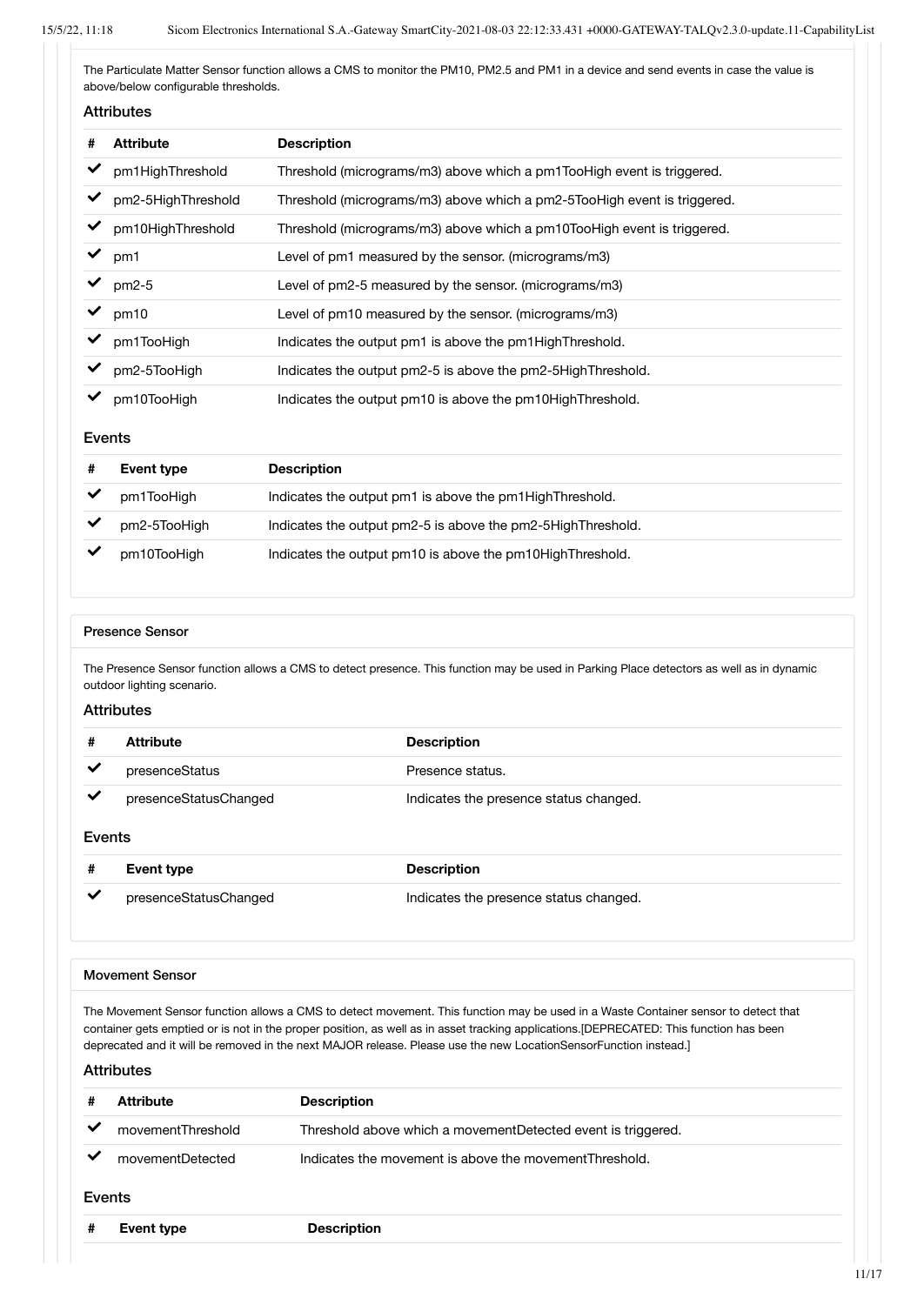◆ movementDetected Indicates the movement is above the movementThreshold.

#### Battery Level Sensor

The Battery Level Sensor function allows to measure the charge of the battery, monitor the battery and send events in case the value is above/below configurable thresholds.

#### Attributes

| #      | <b>Attribute</b>         | <b>Description</b>                                                    |
|--------|--------------------------|-----------------------------------------------------------------------|
|        | powerSource              | The power source of battery.                                          |
|        | batteryLevelLowThreshold | Threshold below which a batteryLevelTooLow event is triggered.        |
|        | batteryLevel             | Battery level.                                                        |
|        | batteryLevelTooLow       | Indicates the battery level is below the battery Level Low Threshold. |
| Events |                          |                                                                       |

| <b>Event type</b>  | <b>Description</b>                                                    |
|--------------------|-----------------------------------------------------------------------|
| batteryLevelTooLow | talg.feature.event.BatteryLevelSensorFunction.batteryLevelTooLow.desc |

#### Solar Battery Charger<sup>\*</sup>

A solar battery charger is used to charge a battery with solar energy. Typical use cases are energy demanding off-grid applications like solar lighting, solar vehicle charging (cars and bikes), public transit information, traffic control, public security (CCTV) and many more.

| # | <b>Attribute</b>                    | <b>Description</b>                                                                                                                                                                                                                                                                     |
|---|-------------------------------------|----------------------------------------------------------------------------------------------------------------------------------------------------------------------------------------------------------------------------------------------------------------------------------------|
|   | $\blacktriangleright$ inputVoltage  | Measured DC voltage of the charger input (V).                                                                                                                                                                                                                                          |
|   | $\blacktriangleright$ inputCurrent  | Measured DC current of the charger input (A).                                                                                                                                                                                                                                          |
|   | $\vee$ output Voltage               | Output voltage (V).                                                                                                                                                                                                                                                                    |
|   | $\mathbf{\checkmark}$ outputCurrent | Output current (A).                                                                                                                                                                                                                                                                    |
|   | chargerTemperature                  | Measured temperature of the charger circuit (C). [DEPRECATED: This attribute has been<br>deprecated and it will be removed in the next MAJOR release. Please use the new<br>TemperatureSensorFunction.temperature with applicationType=Charger instead.]                               |
|   | PVTemperature                       | Measured temperature of the attached photovoltaic module (C). [DEPRECATED: This attribute<br>has been deprecated and it will be removed in the next MAJOR release. Please use the new<br>TemperatureSensorFunction.temperature with applicationType=PVT instead.]                      |
|   | accumulatedEnergy                   | Accumulated energy yield since accumulated Since (Wh).                                                                                                                                                                                                                                 |
|   | startChargeInputVoltage             | Configuration parameter to set input voltage thresholds at different temperatures at which the<br>battery charger shall start charging the battery (V, C). The values are stored as a list of KVPs<br>(Key-Value Pair), where the key is the temperature and the value is the voltage. |
|   | endChargeInputVoltage               | Configuration parameter to set input voltage thresholds at different temperatures at which the<br>battery charger shall cease charging the battery (V, C). The values are stored as a list of KVPs<br>(Key-Value Pair), where the key is the temperature and the value is the voltage. |
|   |                                     | lowTemperatureThreshold Threshold above which the lowTemperature event is triggered (C). [DEPRECATED: This<br>attribute has been deprecated and it will be removed in the next MAJOR release. Please use<br>the new TemperatureSensorFunction.temperatureTooLowThreshold instead.]     |
|   | ← highPowerThreshold                | Threshold above which the highPower event is triggered (W).                                                                                                                                                                                                                            |
|   | accumulatedSince                    | Indicates the date and time at which accumulated Energy is reset to zero. The Gateway may<br>change this value with the actual one depending on implementation.                                                                                                                        |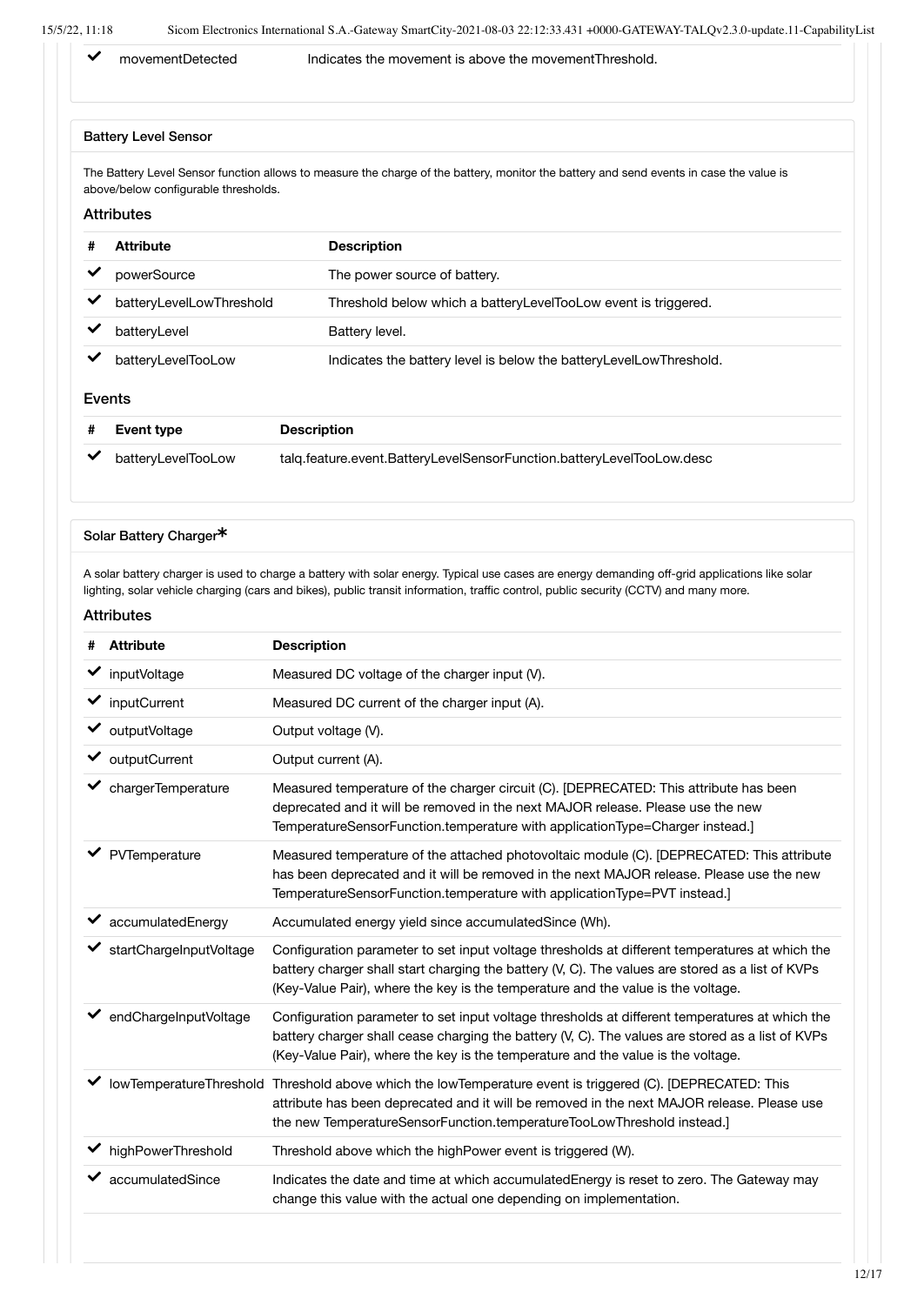| highTemperature       | Indicates the measured temperature is above the high temperature threshold. [DEPRECATED:<br>This attribute has been deprecated and it will be removed in the next MAJOR release. Please<br>use the new TemperatureSensorFunction.temperatureTooHigh instead. |
|-----------------------|--------------------------------------------------------------------------------------------------------------------------------------------------------------------------------------------------------------------------------------------------------------|
| <b>lowTemperature</b> | Indicates the measured temperature is below the low temperature threshold. [DEPRECATED:<br>This attribute has been deprecated and it will be removed in the next MAJOR release. Please<br>use the new TemperatureSensorFunction.temperatureTooLow instead.]  |
| highPower             | Indicates the power exceeds highPowerThreshold.                                                                                                                                                                                                              |
| charging              | Indicates whether the battery is being charged.                                                                                                                                                                                                              |

#### Events

| Event type            | <b>Description</b>                                                          |  |
|-----------------------|-----------------------------------------------------------------------------|--|
| highTemperature       | Indicates the measured temperature is above the high temperature threshold. |  |
| <b>lowTemperature</b> | Indicates the measured temperature is below the low temperature threshold.  |  |
| highPower             | Indicates the power exceeds highPowerThreshold.                             |  |
| charging              | Indicates whether the battery is being charged.                             |  |
|                       |                                                                             |  |

#### Battery Management System\*

A battery management system is used to monitor the charging and discharging of a battery and protect the battery. Typical use cases are (offgrid) applications like solar lighting, solar vehicle charging (cars and bikes), public transit information, traffic control, public security (CCTV) and many more, where the battery is charged and discharged on a regular basis.

| # | <b>Attribute</b>                         | <b>Description</b>                                                                                                                                                                                                                       |
|---|------------------------------------------|------------------------------------------------------------------------------------------------------------------------------------------------------------------------------------------------------------------------------------------|
|   | batteryChemistry                         | Attribute to define the battery chemistry. (e.g.: Lead Acid, Lithium-Iron-Phosphate<br>(LiFePO4), Nickel-Metal-Hydrid (NiMH), Lithium-Titanate-Oxide (LTO), )                                                                            |
|   | nominalVoltage                           | Attribute to set the nominal voltage of the battery in V (at room temperature). This<br>can be used to calculate the capacity and to configure the BMS.                                                                                  |
|   | $\blacktriangleright$ nominal Capacity   | Attribute to set the nominal capacity of the battery in Ah (at room temperature).                                                                                                                                                        |
|   | batteryVoltage                           | Measurement of the battery voltage in V                                                                                                                                                                                                  |
|   | ← batteryCurrent                         | Measurement of the battery current in A. This value can be negative due to polarity.                                                                                                                                                     |
|   | ◆ batteryLevel                           | Percentage                                                                                                                                                                                                                               |
|   | $\blacktriangleright$ estimated Capacity | This attribute gives an estimated remaining capacity of the battery in Ah. This<br>depends very much on the wear and age of the battery.                                                                                                 |
|   | $\blacktriangleright$ temperature        | Temperature at the battery in C. [DEPRECATED: This attribute has been deprecated<br>and it will be removed in the next MAJOR release. Please use the new<br>TemperatureSensorFunction.temperature with applicationType=Battery instead.] |
|   |                                          | battery EOCVoltage Temperature Map End of charge voltages (V) of the battery for various temperatures (C)                                                                                                                                |
|   |                                          | batteryEODVoltageTemperatureMap End of discharge voltages (V) of the battery for various temperatures (C)                                                                                                                                |
|   | ← batteryFullThreshold                   | Level threshold to indicate that the battery is full.                                                                                                                                                                                    |
| ✓ | batteryEmptyThreshold                    | Level threshold to indicate that the battery is empty.                                                                                                                                                                                   |
|   | ◆ overCurrentChargeThreshold             | Maximum charge current threshold (A)                                                                                                                                                                                                     |
|   | ◆ overCurrentDischargeThreshold          | Maximum discharge current threshold (A)                                                                                                                                                                                                  |
|   | $\blacktriangleright$ battery Full       | Indicates that the battery is full.                                                                                                                                                                                                      |
|   | $\blacktriangleright$ battery Empty      | Indicates that the battery is empty.                                                                                                                                                                                                     |
|   | ◆ overCurrentCharge                      | Indicates that the charge current is higher than the threshold.                                                                                                                                                                          |
|   | overCurrentDischarge                     | Indicates that the discharge current is higher than the threshold.                                                                                                                                                                       |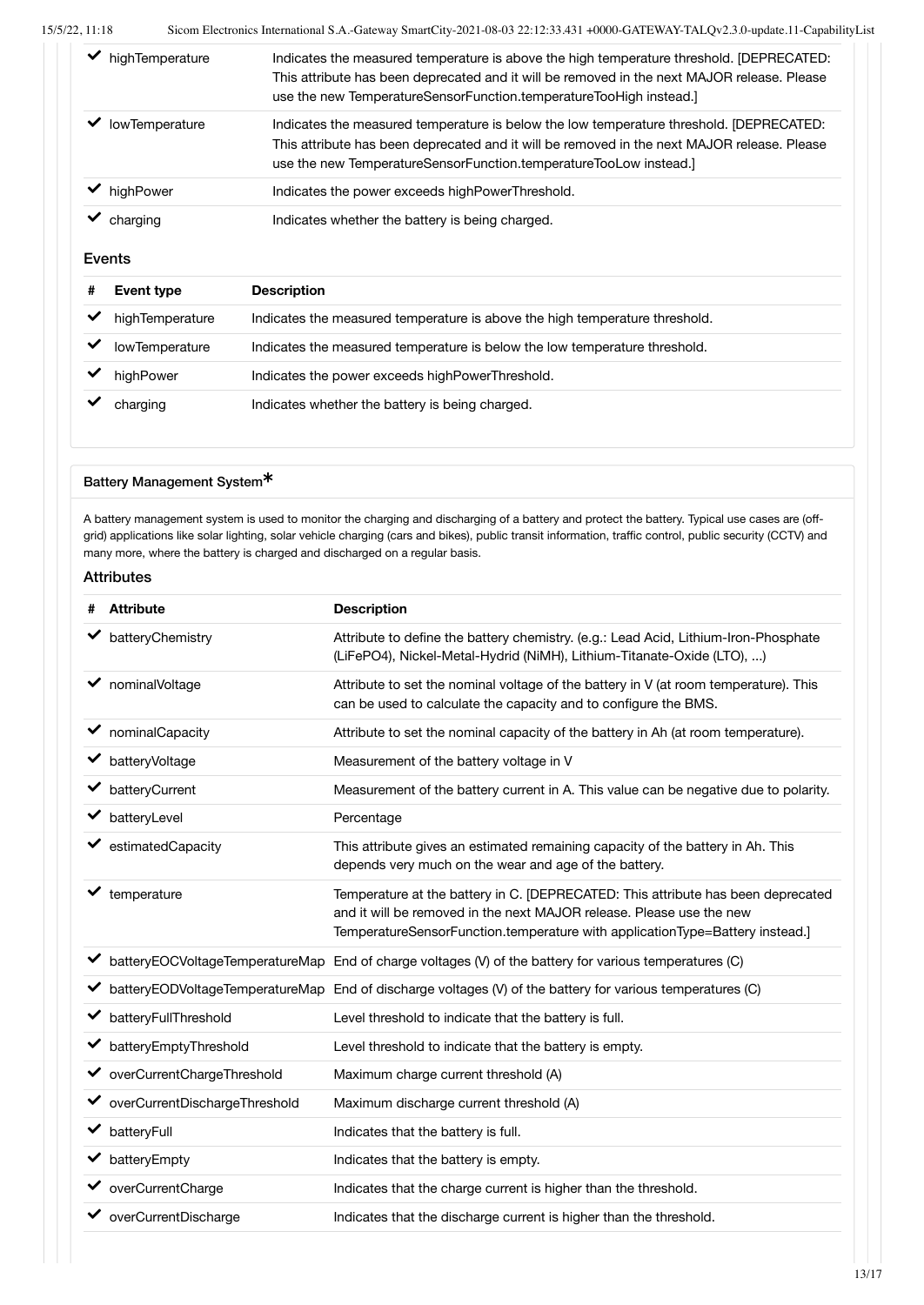$\blacktriangleright$  highTemperature Indicates that the measured temperature is higher than the threshold. [DEPRECATED: This attribute has been deprecated and it will be removed in the next MAJOR release. Please use the new TemperatureSensorFunction.temperatureTooHigh instead.]

#### Events

| # | <b>Event type</b>    | <b>Description</b>                                                    |
|---|----------------------|-----------------------------------------------------------------------|
|   | batteryFull          | Indicates that the battery is full.                                   |
|   | batteryEmpty         | Indicates that the battery is empty.                                  |
|   | overCurrentCharge    | Indicates that the charge current is higher than the threshold.       |
|   | overCurrentDischarge | Indicates that the discharge current is higher than the threshold.    |
|   | highTemperature      | Indicates that the measured temperature is higher than the threshold. |

#### Location Sensor

The Location Sensor Function is used to indicate that an object has changed position attributes configurable by the CMS or based on internal setup of the vendor. For example, a specific location (latitude, longitude) of a device could be defined by the vendor. If the device is equipped with a GPS, it could send a specific event indicating that its position is different to the one defined by the CMS. We might also want to let the configuration to the vendor itself and simply define events notifying the CMS that the default configuration has changed. For example, a garbage bin could have its location defined based on a sensor placed on the floor. If the bin is not above this sensor, the vendor will trigger an event. In this last case, the CMS does not need to configure anything.

#### **Attributes**

| #            | <b>Attribute</b>         | <b>Description</b>     |
|--------------|--------------------------|------------------------|
| $\checkmark$ | locationChangedThreshold | Distance (meters)      |
| ✔            | location                 | Location of the device |

#### Events

| # Event type | <b>Description</b>                                                                                                       |
|--------------|--------------------------------------------------------------------------------------------------------------------------|
|              | locationChanged Triggered when the difference between location and expectedLocation is above<br>locationChangedThreshold |

#### Accelerometer<sup>\*</sup>

The Accelerometer Function is used to indicate that an object has had an impact with another object and to report its acceleration.

#### Attributes

| # | <b>Attribute</b>                    | <b>Description</b>                                                           |
|---|-------------------------------------|------------------------------------------------------------------------------|
|   | impactDetectedAccelerationThreshold | Threshold for acceleration above which impactDetected is triggered (g)       |
|   | accelerationSamplingPeriod          | In seconds                                                                   |
|   | accelerationX                       | Maximum acceleration on the X axis (g) over accelerationSamplingPeriod       |
|   | accelerationY                       | Maximum acceleration on the Y axis (g) over acceleration Sampling Period     |
|   | acceleration7                       | Maximum acceleration on the Z axis (g) over accelerationSamplingPeriod       |
|   | acceleration                        | Maximum acceleration of the device (g) over accelerationSamplingPeriod       |
|   | impactDetected                      | Indicates that the acceleration is above impactDetectedAccelerationThreshold |

#### Events

| # Event type                         | <b>Description</b>                                                           |
|--------------------------------------|------------------------------------------------------------------------------|
| $\blacktriangleright$ impactDetected | Indicates that the acceleration is above impactDetectedAccelerationThreshold |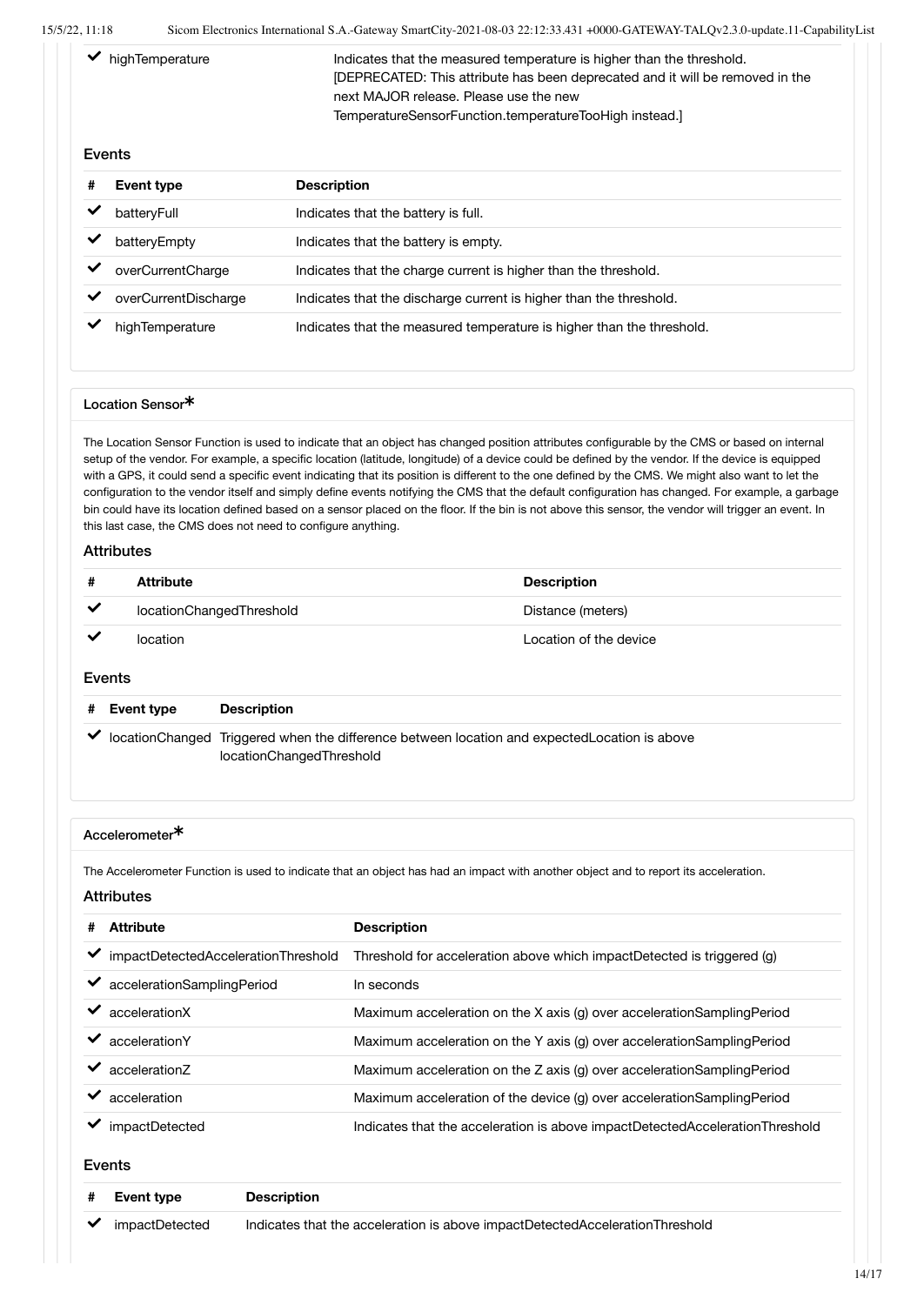#### Orientation

The Orientation function is used to indicate that an object has changed orientation based on attributes configurable by the CMS or based on internal setup of the vendor. The target orientation of the object could be configured by the CMS or could be handled by the vendor. In the latter case, the configuration is let to the vendor itself and events are triggered depending on internal configuration.

#### Attributes

| #            | <b>Attribute</b>            |                                                                                                                                                                                                                    | <b>Description</b>                                     |
|--------------|-----------------------------|--------------------------------------------------------------------------------------------------------------------------------------------------------------------------------------------------------------------|--------------------------------------------------------|
| $\checkmark$ | expectedOrientation         |                                                                                                                                                                                                                    | Nominal orientation of the device                      |
| ✔            | orientationChangedThreshold |                                                                                                                                                                                                                    | Threshold above which orientation Changed is triggered |
|              | orientation                 |                                                                                                                                                                                                                    | Orientation of the device                              |
|              | Events                      |                                                                                                                                                                                                                    |                                                        |
| #            | Event type                  | <b>Description</b>                                                                                                                                                                                                 |                                                        |
|              |                             | orientationChanged Triggered when orientation differs from expectedOrientation by more than<br>orientationChangedThreshold on any angle, or when the device determines itself that its orientation<br>has changed. |                                                        |

#### Fluid Level Sensor

The Fluid Level Sensor function allows to collect data and events about fluid levels. It could be used to measure fluid levels in channels, lakes, containers, etc.

#### Attributes

| # | <b>Attribute</b>             | <b>Description</b>                                                                         |
|---|------------------------------|--------------------------------------------------------------------------------------------|
|   | ◆ fluidLevelTooHighThreshold | Threshold above which fluidLevelTooHighThreshold is triggered. In meters                   |
|   | ← fluidLevelTooLowThreshold  | Threshold below which fluidLevelTooLowThreshold is triggered. In meters                    |
|   | distanceSensorBottom         | Distance between the sensor and the bottom of the channel, lake, container, etc. In meters |
| ✔ | fluidLevel                   | Fluid level in meters                                                                      |
| ✔ | fluidLevelTooHigh            | Triggered when fluidLevel is above fluidLevelTooHighThreshold                              |
|   | fluidLevelTooLow             | Triggered when fluidLevel is below fluidLevelTooLowThreshold                               |
|   | Events                       |                                                                                            |
| # | <b>Event type</b>            | <b>Description</b>                                                                         |
| ✓ | fluidLevelTooHigh            | Triggered when fluidLevel is above fluidLevelTooHighThreshold                              |
|   | fluidLevelTooLow             | Triggered when fluidLevel is below fluidLevelTooLowThreshold                               |

# **Services** Configuration Service The TALQ Configuration Service enables discovery and configuration of devices and services **Options # Option Value Description**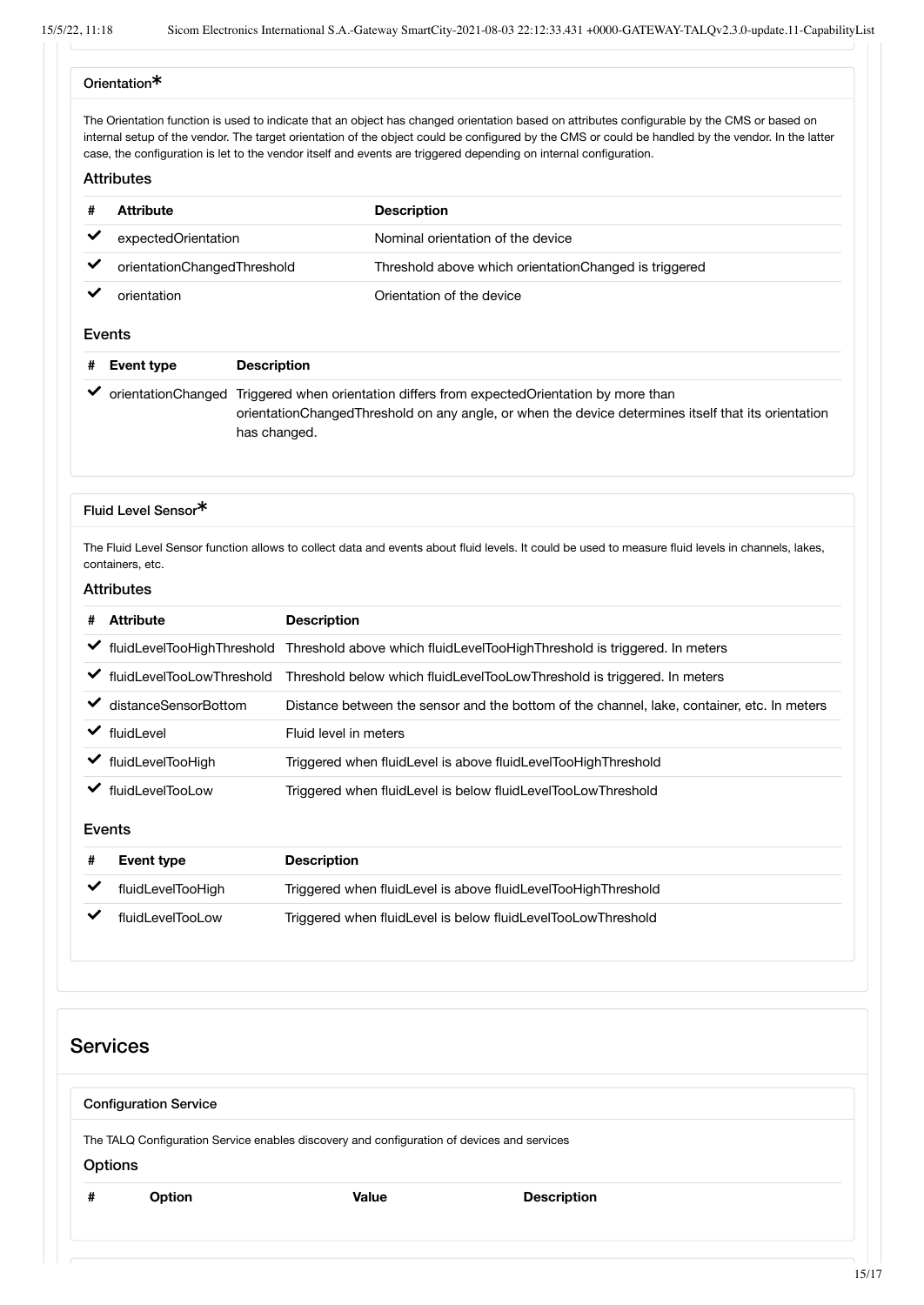|   | <b>Options</b>                        | The Control service describes the mechanisms to operate the actuator functions in order to enable schedule based and override control                                                                       |                                                                                                                  |                                                                                                               |
|---|---------------------------------------|-------------------------------------------------------------------------------------------------------------------------------------------------------------------------------------------------------------|------------------------------------------------------------------------------------------------------------------|---------------------------------------------------------------------------------------------------------------|
| # | Option                                |                                                                                                                                                                                                             | Value                                                                                                            | <b>Description</b>                                                                                            |
|   | $\blacktriangleright$ supported Types |                                                                                                                                                                                                             | • AbsoluteActivePeriod<br>• DynamicControl*<br>• ExternalControlEffect <sup>*</sup><br>• $ccDate*$<br>• $ccDay*$ | Control Program and calendar<br>options supported are defined by<br>announcing support for the given<br>modes |
|   |                                       | ← maxNumberOfPowerFactorThresholdDimmingCurveltems*                                                                                                                                                         |                                                                                                                  | Maximum number of items at the<br>powerFactorThresholdDimmingCurve<br>of the LampType.                        |
| ✔ |                                       | maxNumberOfLumenDepreciationCurveltems*                                                                                                                                                                     |                                                                                                                  | Maximum number of items at the<br>lumenDepreciationCurve of the<br>LampType.                                  |
|   | Events                                |                                                                                                                                                                                                             |                                                                                                                  |                                                                                                               |
|   | <b>Event Type</b>                     | <b>Description</b>                                                                                                                                                                                          |                                                                                                                  |                                                                                                               |
| ✔ | invalidCalendar                       | An invalid calendar has been provided by the CMS to the ODN                                                                                                                                                 |                                                                                                                  |                                                                                                               |
| ✔ | invalidProgram                        | A control program has been provided by the CMS, which cannot be implemented by the ODN                                                                                                                      |                                                                                                                  |                                                                                                               |
|   | <b>Data Collection Service</b>        | The TALQ Data Collection Service is a provision to configure how ODN measurements, status information and events are logged, and when or<br>under what conditions the logged data is transferred to the CMS |                                                                                                                  |                                                                                                               |
| # | <b>Options</b><br>Option              | Value                                                                                                                                                                                                       | <b>Description</b>                                                                                               |                                                                                                               |
|   | supportedModes                        | • EventRecordingMode<br>PeriodicRecordingMode<br>VendorRecordingMode <sup>*</sup><br>ImmediateReportingMode<br>ScheduledReportingMode                                                                       | Recording and Reporting modes supported                                                                          |                                                                                                               |
|   | Events                                |                                                                                                                                                                                                             |                                                                                                                  |                                                                                                               |
|   | <b>Event Type</b>                     | <b>Description</b>                                                                                                                                                                                          |                                                                                                                  |                                                                                                               |
| ✔ | invalidLoggerConfig                   | The CMS has provided a data logger configuration that cannot be implemented by the ODN                                                                                                                      |                                                                                                                  |                                                                                                               |
|   | On Demand Data Request Service        |                                                                                                                                                                                                             |                                                                                                                  |                                                                                                               |
|   |                                       | This service provides the mechanism to access attributes in the logical devices by requesting attribute values from the ODN                                                                                 |                                                                                                                  |                                                                                                               |
|   | <b>Test Service</b>                   |                                                                                                                                                                                                             |                                                                                                                  |                                                                                                               |